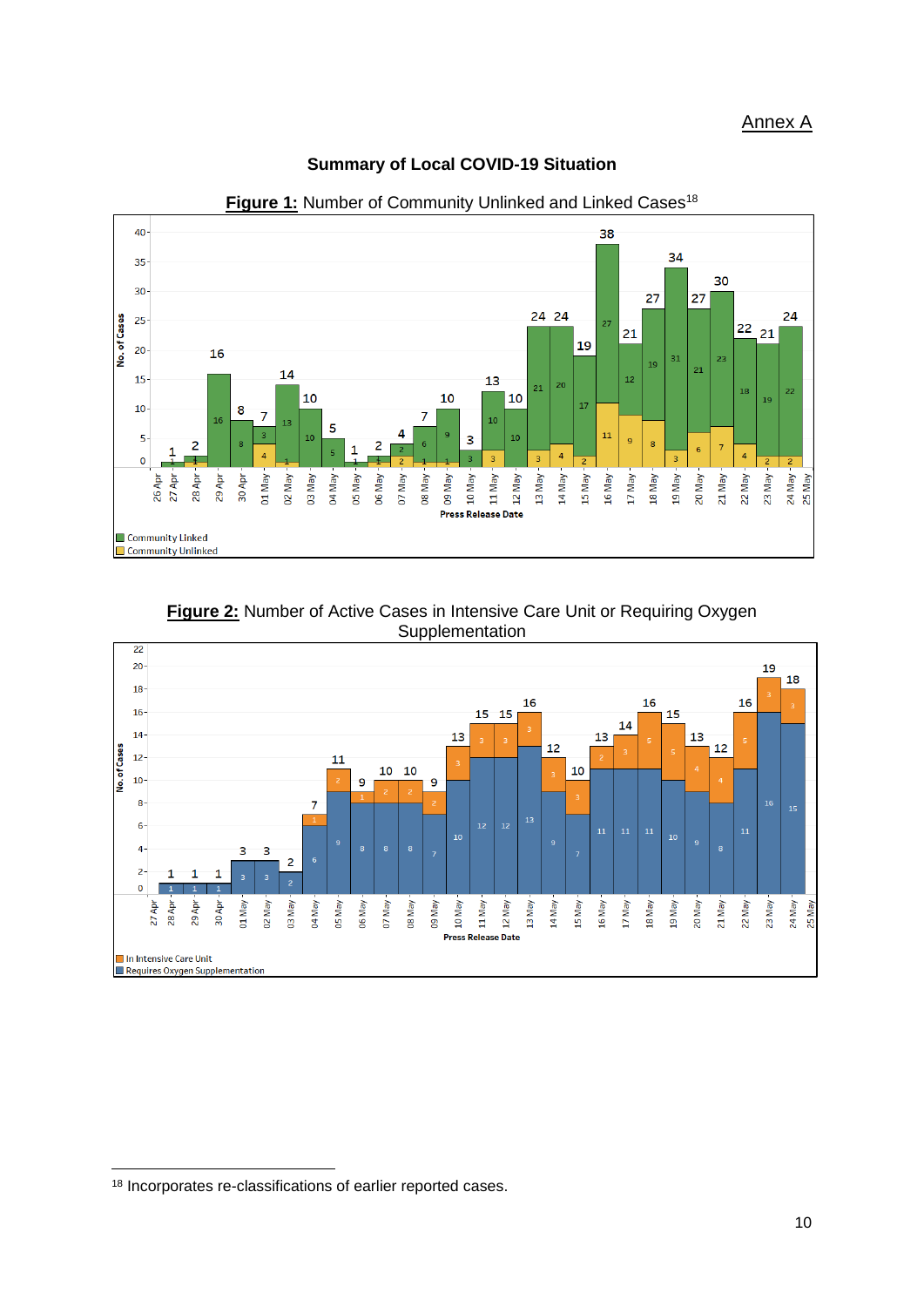#### **Open Clusters**

Epidemiological investigations and contact tracing have uncovered links between cases.

- i. 50 of the confirmed cases (Cases 62933, 63037, 63273, 63275, 63276, 63277, 63304, 63306, 63318, 63357, 63363, 63381, 63393, 63408, 63417, 63448, 63453, 63462, 63463, 63469, 63470, 63471, 63472, 63488, 63508, 63509, 63510, 63520, 63524, 63559, 63560, 63570, 63571, 63577, 63578, 63588, 63591, 63593, 63597, 63598, 63600, 63606, 63607, 63620, 63652, 63653, 63664, 63665, 63675 and 63678) are linked to the JEM/ Westgate cluster with the most recent cases (Cases 63652, 63653, 63664 and 63665) linked to the cluster on 23 May, and Cases 63675 and 63678 linked to the cluster on 24 May. Case 62933 is a 53 year-old female Singaporean who works as a cleaner at Park Avenue Rochester. She was confirmed to have COVID-19 infection on 7 May.
- ii. 10 of the confirmed cases (Cases 63534, 63535, 63569, 63603, 63624, 63629, 63668, 63669, 63676 and 63682) are linked to the McDonald's delivery riders cluster with the most recent cases, Cases 63629, 63668 and 63676 linked to the cluster on 23 May, and Cases 63669 and 63682 linked to the cluster on 24 May. Case 63534 is a 27 year-old male Malaysia national who works as a delivery rider for IVIC Logistic Pte Ltd and McDonald's (Bedok Reservoir). He was confirmed to have COVID-19 infection on 20 May.
- iii. 48 of the confirmed cases (Cases 62541, 62557, 62561, 62567, 62568, 62573, 62574, 62582, 62599, 62615, 62635, 62643, 62648, 62680, 62687, 62697, 62713, 62714, 62715, 62717, 62721, 62722, 62723, 62724, 62731, 62732, 62754, 62781, 62784, 62786, 62787, 62790, 62791, 62794, 62795, 62801, 62803, 63807, 62808, 62816, 63007, 63008, 63009, 63104, 63168, 63248, 63617 and 63630) are linked to the Tan Tock Seng Hospital cluster, with the most recent case (Case 63630) linked to the cluster on 23 May. Case 62541 is a 46 year-old female who is a nurse at Tan Tock Seng Hospital, and was deployed at Ward 9D, a general ward. She was confirmed to have COVID-19 infection on 27 April.
- iv. 4 of the confirmed cases (Case 63376, 63476, 63537 and 63681) are linked to Case 63376 cluster with the most recent case (Case 63681) linked to the cluster on 24 May. Case 63376 is a 46 year-old female Singaporean who is an investment banker at DBS. She was confirmed to have COVID-19 infection on 17 May.
- v. 11 of the confirmed cases (Cases 63160, 63253, 63294, 63300, 63426, 63427, 63428 63491, 63522, 63526 and 63680) are linked to the Changi Prison Complex cluster, with the most recent case (Case 63680) linked to the cluster on 24 May. Case 63160 is a 39 year-old male China national who is employed by SATS Food Services Pte Ltd as a chef at Changi Prison Complex. He was confirmed to have COVID-19 infection on 13 May.
- vi. 7 of the confirmed cases (Cases 63236, 63349, 63370, 63421, 63506, 63621 and 63641) are linked to the Case 63236 cluster, with the most recent case (Case 63641) linked to the cluster on 23 May. Case 63236 is a 53 year-old male Singaporean who works as a personal chauffeur. He was confirmed to have COVID-19 infection on 14 May.
- vii. 6 of the confirmed cases (Cases 63317, 63320, 63350, 63439, 63610 and 63679) are linked to the Marina Bay Sands Casino dealer cluster, with the most recent case (Case 63679) linked to the cluster on 24 May. Case 63317 is a 36 year-old male Malaysia national who works as a dealer at Marina Bay Sands Casino. He was confirmed to have COVID-19 infection on 16 May.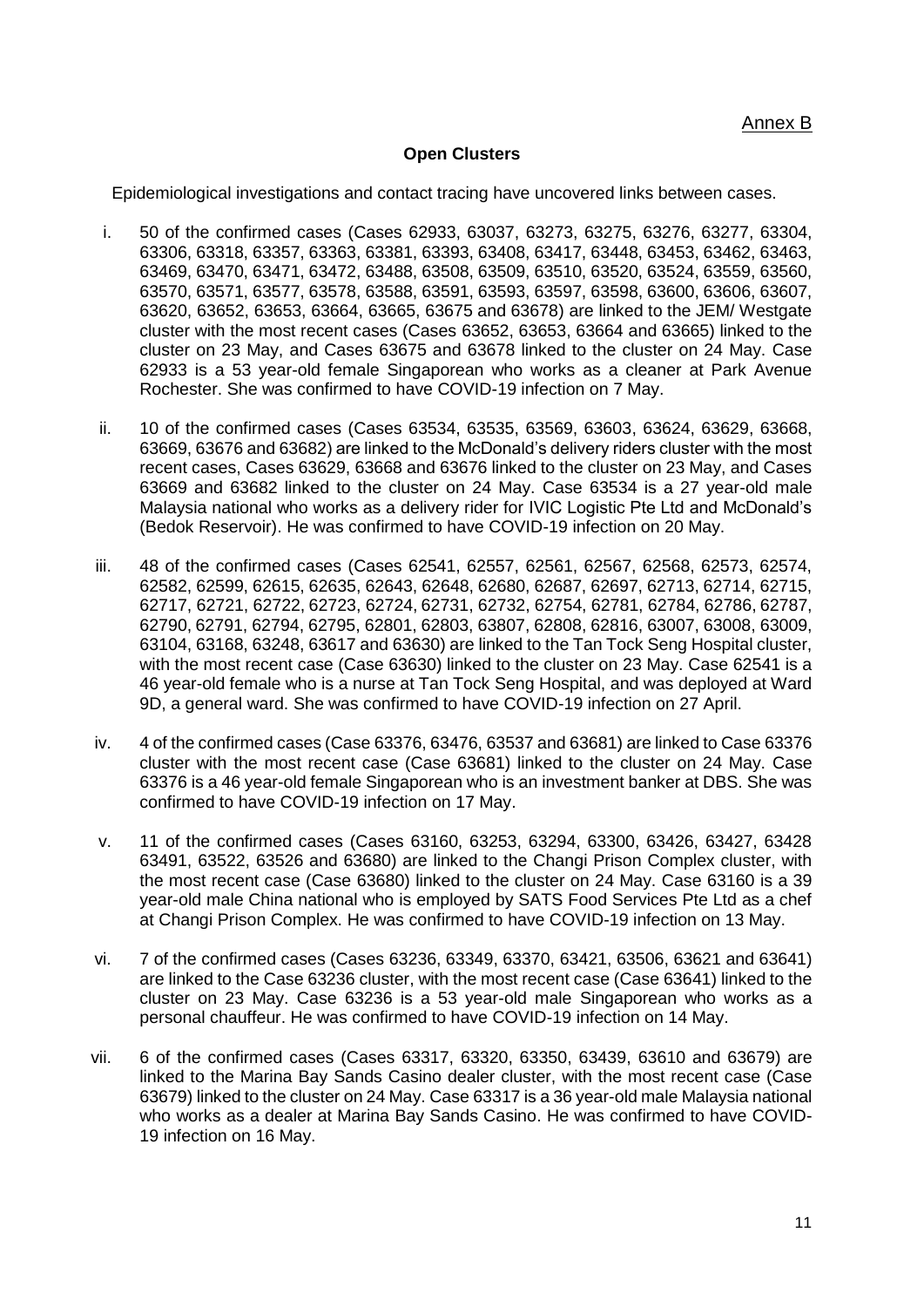- viii. 30 of the confirmed cases (Cases 63131, 63184, 63185, 63186, 63187, 63188, 63251, 63259, 63268, 63279, 63281, 63282, 63285, 63288, 63296, 63297, 63298, 63325, 63337, 63353, 63386, 63390, 63391, 63400, 63422, 63424, 63438, 63481, 63663 and 63667) are linked to the Learning Point cluster, with the most recent cases (Cases 63663 and 63667) linked to the cluster on 23 May. Case 63131 is a 50 year-old female Singaporean who works as a tutor at Learning Point. She was confirmed to have COVID-19 infection on 12 May.
- ix. 3 of the confirmed cases (Cases 63392, 63517 and 63601) are linked to the Case 63392 cluster with the most recent case (Case 63601) linked to the cluster on 22 May. Case 63392 is a 39 year-old female Singaporean who is a manager at Corner Stone Global Partners Pte Ltd. She was confirmed to have COVID-19 infection on 17 May.
- x. 5 of the confirmed cases (Cases 63479, 63485, 63533, 63592 and 63627) are linked to the Case 63479 cluster with the most recent case (Case 63627) linked to the cluster on 22 May. Case 63479 is a 49 year-old female Singapore Permanent Resident who is a homemaker. She was confirmed to have COVID-19 infection on 20 May.
- xi. 108 of the confirmed cases (Cases 62873, 62940, 62941, 62942, 62945, 62971, 62972, 62998, 63005, 63015, 63026, 63047, 63055, 63059, 63060, 63061, 63070, 63071, 63072, 63074, 63084, 63091, 63094, 63095, 63096, 63097, 63098, 63100, 63109, 63115, 63117, 63118, 63119, 63120, 63122, 63125, 63126, 63128, 63129, 63132, 63135, 63136, 63138, 63139, 63140, 63141, 63146, 63148, 63149, 63150, 63165, 63167, 63169, 63177, 63178, 63179, 63180, 63181, 63191, 63192, 63194, 63195, 63219, 63221, 63235, 63238, 63239, 63240, 63242, 63243, 63252, 63255, 63256, 63257, 63269, 63270, 63291, 63305, 63316, 63324, 63343, 63344, 63346, 63347, 63351, 63382, 63387, 63389, 63416, 63423, 63431, 63444, 63445, 63447, 63452, 63458, 63459, 63464, 63473, 63474, 63518, 63519, 63528, 63553, 63586, 63605, 63615 and 63616) are linked to the Changi Airport Terminal 3 cluster, with the most recent cases (Cases 63605, 63615 and 63616) linked to the cluster on 22 May. Case 62873 is an 88 year-old male Singaporean who is employed by Ramky Cleantech Services Pte Ltd as a cleaner deployed at Changi Airport Terminal 3. He was confirmed to have COVID-19 infection on 5 May.
- xii. 3 of the confirmed cases (Cases 63290, 63383 and 63384) are linked to the Case 63290 cluster, with the most recent cases (Cases 63383 and 63384) linked to the cluster on 17 May. Case 63290 is a 64 year-old female Singapore Permanent Resident who is currently unemployed. She was confirmed to have COVID-19 infection on 15 May.
- xiii. 3 of the confirmed cases (Cases 63414, 63584 and 63585) are linked to the Case 63414 cluster with the most recent cases (Cases 63584 and 63585) linked to the cluster on 21 May. Case 63414 is a 40 year-old male Singaporean who works as a vending machine loader at Warburg Pte Ltd, and a food delivery rider for Deliveroo and Grab. He was confirmed to have COVID-19 infection on 18 May.
- xiv. 3 of the confirmed cases (Cases 63513, 63516 and 63572) are linked to the Case 63516 cluster with the most recent case (Case 63572) linked to the cluster on 21 May. Case 63516 is a 28 year-old female Singaporean who is a homemaker. She was confirmed to have COVID-19 infection on 20 May.
- xv. 3 of the confirmed cases (Cases 63487, 63574 and 63581) are linked to the Case 63487 cluster with the most recent cases (Cases 63574 and 63581) linked to the cluster on 21 May. Case 63487 is a 19 year-old female Malaysia national who is a student at Singapore Polytechnic. She was confirmed to have COVID-19 infection on 19 May.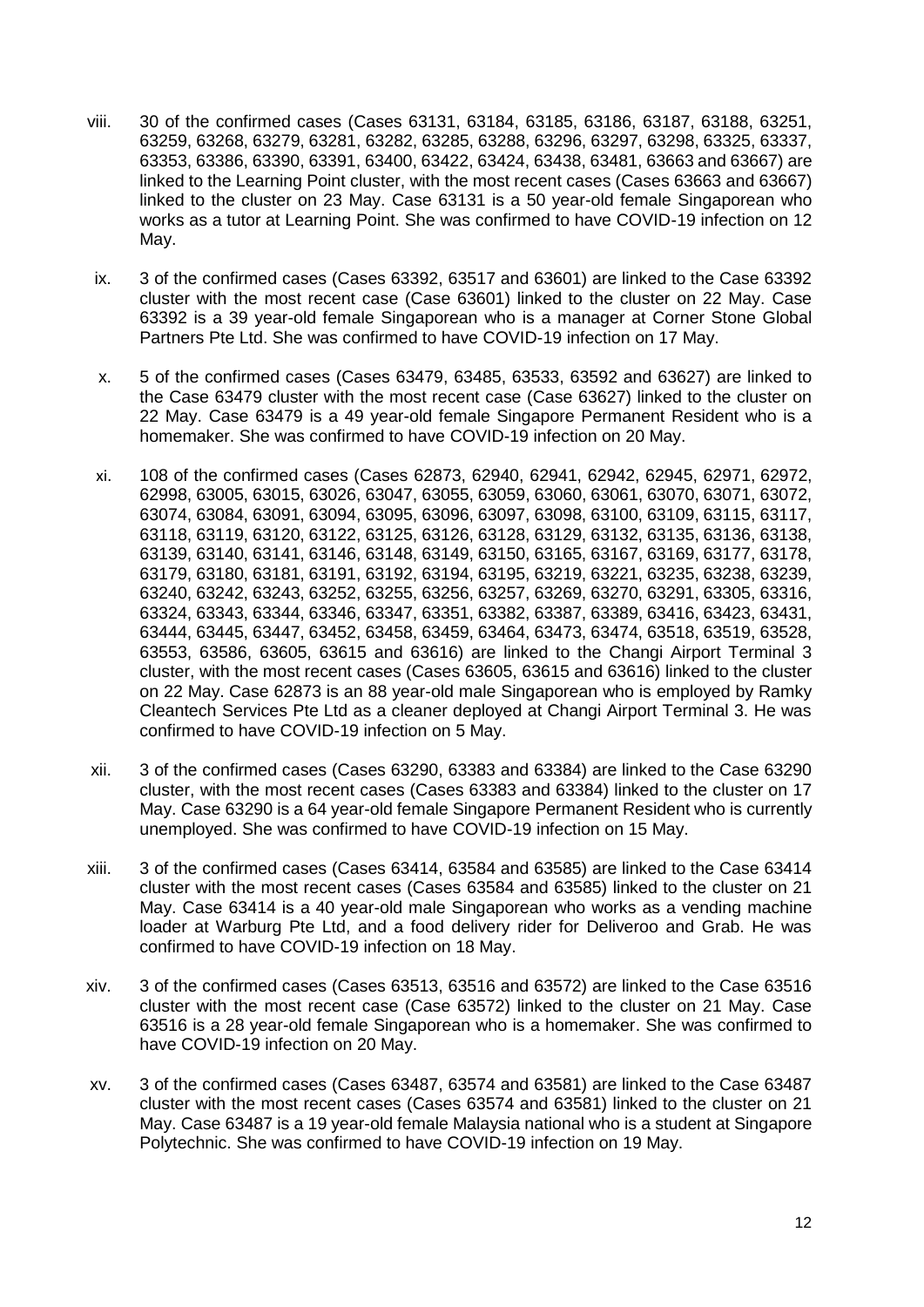- xvi. 4 of the confirmed cases (Cases 63335, 63460, 63523 and 63579) are linked to the Pacific Law Corporation cluster with the most recent case (Case 63579) linked to the cluster on 21 May. Case 63335 is a 57 year-old female Singaporean who works as an administrative personnel at Pacific Law Corporation. She was confirmed to have COVID-19 infection on 16 May.
- xvii. 9 of the confirmed cases (Cases 63271, 63278, 63412, 63425, 63442, 63461, 63468, 63477 and 63511) are linked to the Jin Tai Tong Food Industries cluster, with the most recent case (Case 63511) linked to the cluster on 20 May. Case 63271 is a 55 year-old male Singaporean who works as a warehouse assistant at Jin Tai Mart. He was confirmed to have COVID-19 infection on 15 May.
- xviii. 4 of the confirmed cases (Cases 63319, 63434, 63435 and 63436) are linked to the Case 63319 cluster, with the most recent cases (Cases 63434, 63435 and 63436) linked to the cluster on 18 May. Case 63319 is a 77 year-old female Singaporean who is a homemaker. She was confirmed to have COVID-19 infection on 15 May.
- xix. 3 of the confirmed cases (Cases 63336, 63388 and 63440) are linked to the Case 63336 cluster, with the most recent case (Case 63440) linked to the cluster on 18 May. Case 63336 is a 22 year-old female Singaporean who works at Invade Industry Pte Ltd. She was confirmed to have COVID-19 infection on 16 May.
- xx. 3 of the confirmed cases (Cases 63292, 63455 and 63456) are linked to the Case 63292 cluster, with the most recent cases (Cases 63455 and 63456) linked to the cluster on 19 May. Case 63292 is a 29 year-old male Singaporean who works as a digital web designer. He was confirmed to have COVID-19 infection on 15 May.
- xxi. 4 of the confirmed cases (Cases 63166, 63241, 63280 and 63365) are linked to the WOK HEY cluster, with the most recent case (Case 63365) linked to the cluster on 17 May. Case 63166 is a 22 year-old male Singaporean who works as a cook at WOK HEY (White Sands). He was confirmed to have COVID-19 infection on 13 May.
- xxii. 3 of the confirmed cases (Cases 62969, 63083 and 63092) are linked to the Grab cluster, with the most recent case (Case 63092) linked to the cluster on 11 May. Case 62969 is a 38 year-old male Singaporean who works as a private hire car driver with Grab. He was confirmed to have COVID-19 infection on 8 May.
- xxiii. 8 of the confirmed cases (Cases 62113, 61822, 62348, 62349, 62350, 62365, 62485 and 63078) are linked to the MT ALLI cluster, with the most recent case (Case 63078) linked to the cluster on 10 May. Case 62113 is a 39 year-old Indonesian national who is a sea crew on board bunker tanker MT ALLI, and was confirmed to have COVID-19 infection on 16 April.
- xxiv. 5 of the confirmed cases (Cases 62824, 62877, 62906, 62938 and 62939) are linked to the Pasir Panjang Terminal cluster, with the most recent cases (Case 62938 and 62939) linked to the cluster on 7 May. Case 62824 is a 59 year-old male Singaporean who is employed by GKE Express Logistics Pte Ltd as a trailer truck driver at Brani Terminal and Pasir Panjang Terminal. He was confirmed to have COVID-19 infection on 4 May.
- xxv. 11 of the confirmed cases (Cases 62517, 62571, 62572, 62576, 62583, 62594, 62595 62597, 62757, 62779 and 62780) are linked to the Immigration & Checkpoints Authority cluster, with the most recent cases (Cases 62779 and 62780) linked to the cluster on 2 May. Case 62517 is a 38 year-old male Singaporean, who works as an Immigration & Checkpoints Authority officer deployed at Changi Airport Terminal 1. He was confirmed to have COVID-19 infection on 27 April.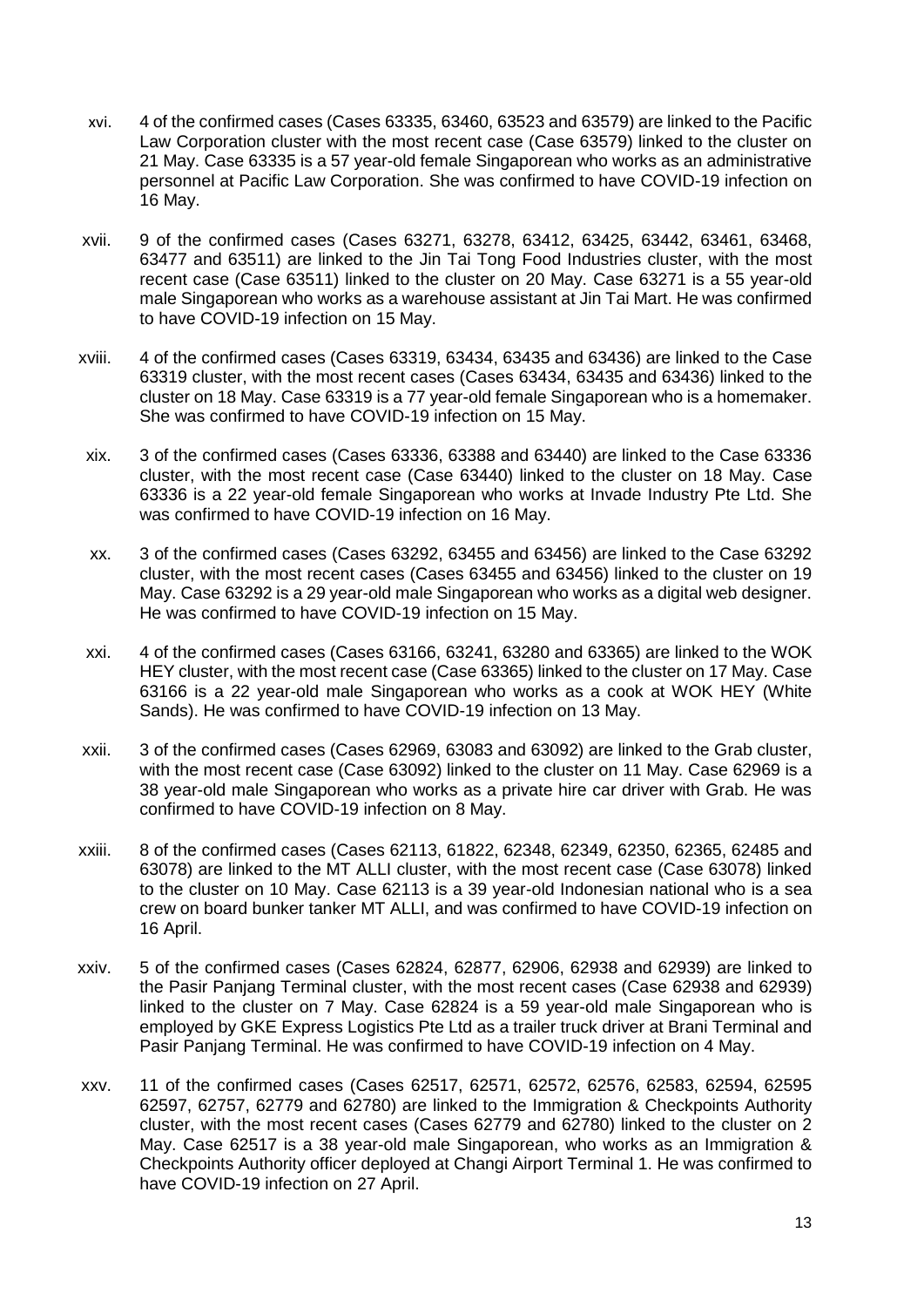- xxvi. 4 of the confirmed cases (Cases 62553, 62629, 62638 and 62760) are linked to the Tuas South CCF cluster, with the most recent case (Case 62760) linked to the cluster on 2 May. Case 62553 is a 39 year-old female Vietnam national who works as a cleaner deployed at a community care facility at Tuas South. She was confirmed to have COVID-19 infection on 28 April.
- xxvii. 5 of the confirmed cases (Cases 61993, 62057, 62063, 62621 and 62622) are linked to the National University of Singapore cluster, with the most recent cases (Cases 62621 and 62622) linked to the cluster on 29 April. Case 61993 is a 34 year-old male Indian national who works as a senior research fellow at the National University of Singapore and was confirmed to have COVID-19 infection on 15 April.
- xxviii. 3 of the confirmed cases (Cases 62049, 62373 and 62524) are linked to the Case 62049 cluster, with the most recent case (Case 62524) linked to the cluster on 27 April. Case 62049 is a 79 year-old India national who arrived from India to visit his family member who is a Singapore Permanent Resident. He was confirmed to have COVID-19 infection on 16 April.
- xxix. 7 of the confirmed cases are linked to the Westlite Woodlands Dormitory cluster, of whom 5 are re-infection cases. Case 62181 is a 35 year-old Bangladesh national who resides at Westlite Woodlands Dormitory and works as a construction supervisor at Sembcorp Marine Admiralty Yard. He was confirmed to have COVID-19 infection on 19 April.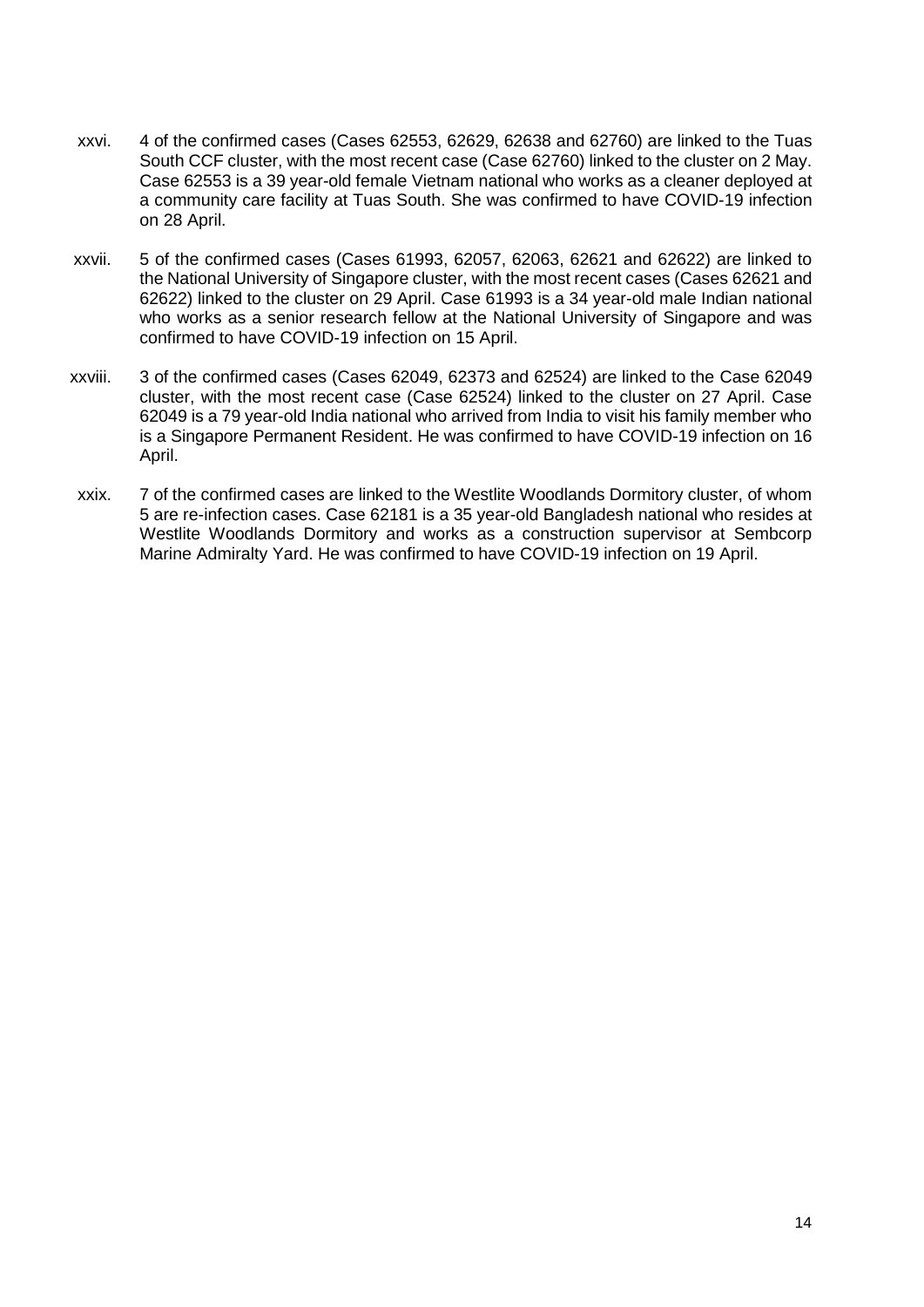Annex C1

# **Summary of Cases in the Community**

|         | Case Number | Date of Confirmation | <b>Onset date</b> | (years)<br>Age | Gender | Nationality | Exposure       | cases)<br><b>Key Places Visited</b><br>Onset/Swab (for<br>after Symptoms<br>asymptomatic | Links/ Cluster                         |
|---------|-------------|----------------------|-------------------|----------------|--------|-------------|----------------|------------------------------------------------------------------------------------------|----------------------------------------|
|         | 63629       | 23 May               | 21 May            | 31             | M      | Malaysia    | Local linked   | <b>Kentucky Fried</b><br>Chicken<br>Management Pte<br>Ltd (Head Office)                  | McDonald's delivery riders cluster     |
| $\#$    | 63630       | 23 May               | Asymptomatic      | 40             | F      | Indonesia   | Local linked   |                                                                                          | Tan Tock Seng Hospital Ward 9D cluster |
| $\#$    | 63641       | 23 May               | 21 May            | $\overline{2}$ | M      | Hong Kong   | Local linked   |                                                                                          | Case 63236 cluster                     |
| $\star$ | 63651       | 23 May               | 17 May            | 31             | M      | India       | Local unlinked |                                                                                          |                                        |
| $\star$ | 63652       | 23 May               | 13 May            | 44             | F      | <b>SC</b>   | Local linked   |                                                                                          | JEM/Westgate Cluster                   |
|         | 63653       | 23 May               | 22 May            | 49             | M      | Malaysia    | Local linked   |                                                                                          | JEM/Westgate Cluster                   |
| $\#$    | 63654       | 23 May               | Asymptomatic      | 57             | M      | <b>SC</b>   | Local linked   |                                                                                          | Contact of Case 63515                  |
| $\#$    | 63656       | 23 May               | Asymptomatic      | 54             | F      | <b>SC</b>   | Local linked   |                                                                                          | Contact of Case 63446                  |
| $\star$ | 63660       | 23 May               | 22 May            | 31             | M      | <b>SC</b>   | Local unlinked |                                                                                          |                                        |
| $\star$ | 63661       | 23 May               | 20 May            | 28             | F      | <b>SC</b>   | Local linked   |                                                                                          | Contact of Case 63660                  |
| $\#$    | 63663       | 23 May               | 21 May            | 38             | F      | <b>SC</b>   | Local linked   |                                                                                          | Learning Point Cluster                 |
| $\#$    | 63664       | 23 May               | 14 May            | 20             | F      | Malaysia    | Local linked   |                                                                                          | JEM/Westgate Cluster                   |
|         | 63665       | 23 May               | 18 May            | 19             | F      | Malaysia    | Local linked   |                                                                                          | JEM/Westgate Cluster                   |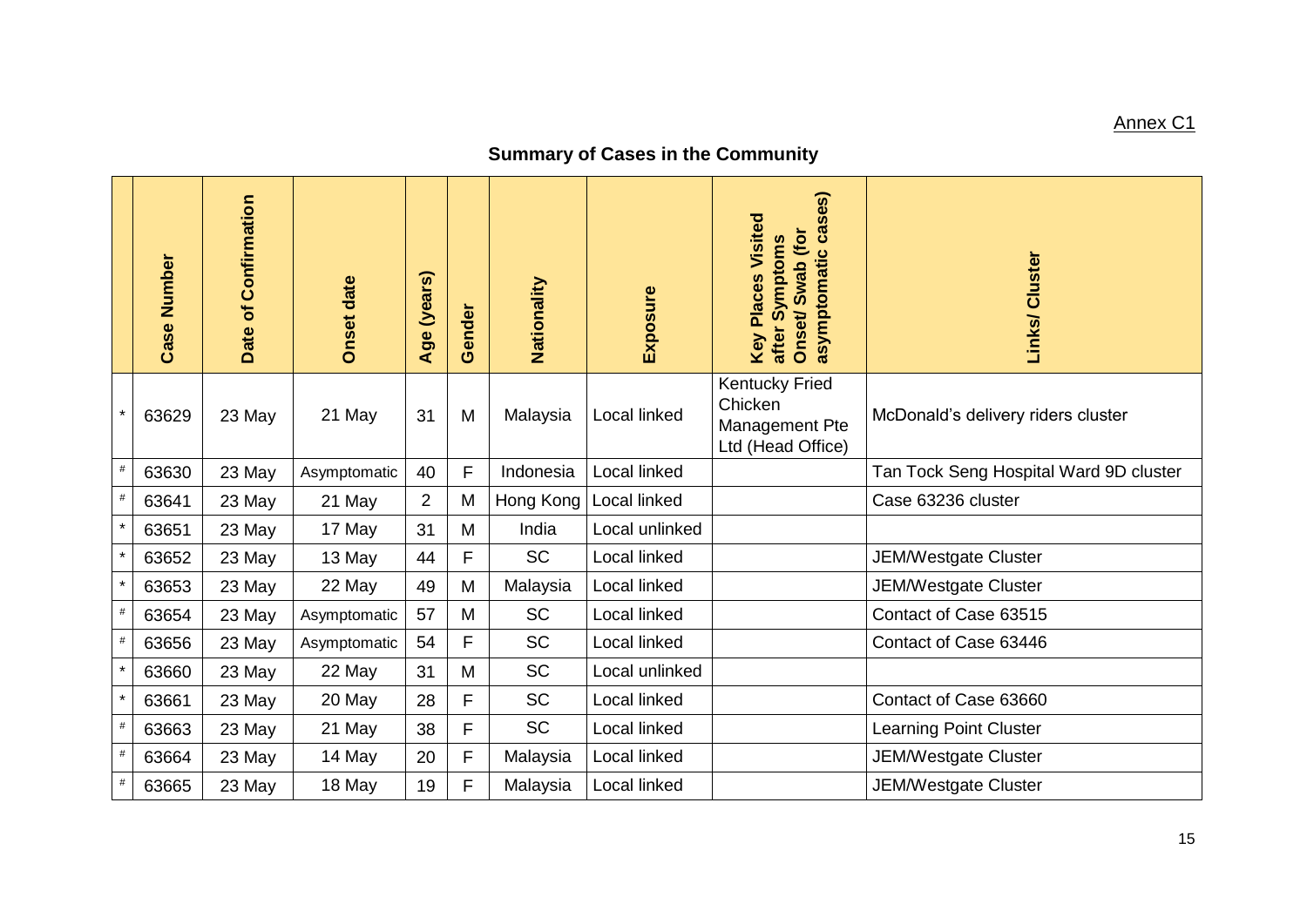|         | Number<br>Case | Confirmation<br>ð<br>Date | <b>Onset date</b> | (years)<br>Age | ender<br>Ğ | Nationality | Exposure     | cases)<br>Visited<br>Swab (for<br>Symptoms<br>asymptomatic<br><b>Places</b><br>Onset<br>after<br>Key | Cluster<br>Links/                      |
|---------|----------------|---------------------------|-------------------|----------------|------------|-------------|--------------|------------------------------------------------------------------------------------------------------|----------------------------------------|
| #       | 63667          | 23 May                    | 23 May            | 8              | F          | <b>SC</b>   | Local linked |                                                                                                      | <b>Learning Point Cluster</b>          |
| $\star$ | 63668          | 23 May                    | Asymptomatic      | 34             | M          | Malaysia    | Local linked |                                                                                                      | McDonald's delivery riders cluster     |
| $\star$ | 63669          | 23 May                    | 20 May            | 15             | M          | <b>SC</b>   | Local linked |                                                                                                      | McDonald's delivery riders cluster     |
| $\star$ | 63675          | 24 May                    | 22 May            | 24             | F          | <b>SC</b>   | Local linked |                                                                                                      | JEM/Westgate Cluster                   |
|         | 63676          | 24 May                    | 23 May            | 18             | M          | <b>SC</b>   | Local linked |                                                                                                      | McDonald's delivery riders cluster     |
|         | 63677          | 24 May                    | 23 May            | 30             | M          | <b>SC</b>   | Local linked |                                                                                                      | Contact of Case 63507                  |
| $\star$ | 63678          | 24 May                    | 20 May            | 21             | M          | <b>SC</b>   | Local linked |                                                                                                      | JEM/Westgate Cluster                   |
| #       | 63679          | 24 May                    | 22 May            | 32             | M          | <b>SC</b>   | Local linked |                                                                                                      | Marina Bay Sands Casino Dealer cluster |
| #       | 63680          | 24 May                    | Asymptomatic      | 51             | M          | <b>SC</b>   | Local linked |                                                                                                      | Changi Prison Complex cluster          |
| #       | 63681          | 24 May                    | 23 May            | 47             | M          | <b>SC</b>   | Local linked |                                                                                                      | Case 63376 cluster                     |
|         | 63682          | 24 May                    | Asymptomatic      | 16             | M          | <b>SC</b>   | Local linked |                                                                                                      | McDonald's delivery riders cluster     |

Cases marked ( # ) had already been quarantined earlier.

Cases marked (\*) were detected as a result of our proactive screening and surveillance.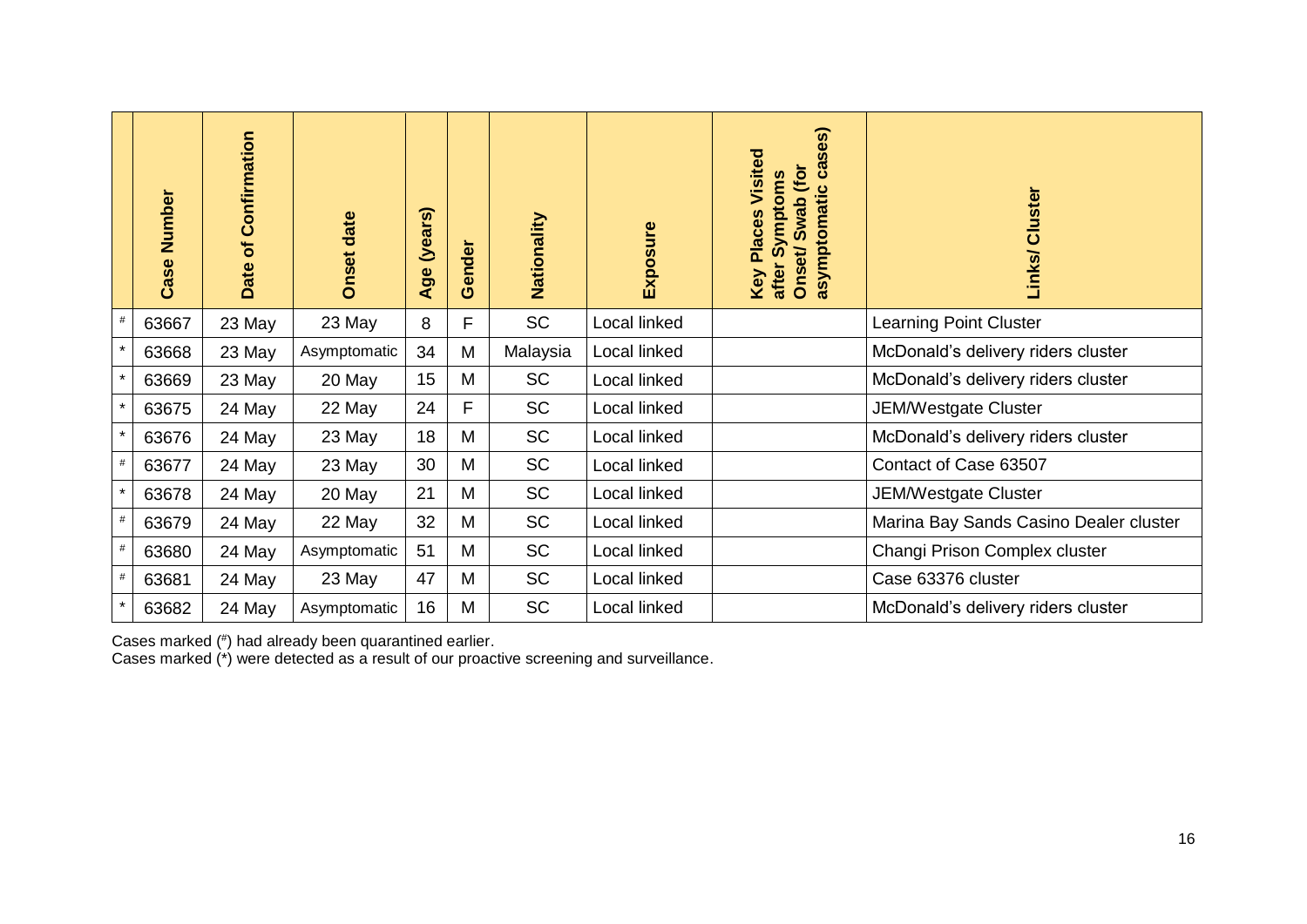# Annex C2

# **Summary of Imported Cases**

| Case Number | Confirmation<br>Date of       | <b>Onset date</b> | (years)<br>Age | Gender       | Nationality                                   | <b>Travel History</b> | Exposure | Links                                      | Cluster |
|-------------|-------------------------------|-------------------|----------------|--------------|-----------------------------------------------|-----------------------|----------|--------------------------------------------|---------|
| 63631       | 23 May                        | 22 May            | 10             | M            | <b>SC</b>                                     | India                 | Imported | Contact of Cases 63500,<br>63503 and 63504 |         |
| 63638       | 23 May                        | Asymptomatic      | 40             | F            | Indonesia<br>(Work Permit holder)             | Indonesia             | Imported |                                            |         |
| 63648       | 23 May                        | Asymptomatic      | 23             | F            | Indonesia<br>(Work Permit holder)             | Indonesia             | Imported |                                            |         |
| 63657       | 22 May                        | Asymptomatic      | 37             | $\mathsf{F}$ | Philippines<br>(Short-Term Visit Pass holder) | Philippines           | Imported |                                            |         |
| 63658       | 22 May                        | Asymptomatic      | 45             | F            | Malaysia<br>(Short-Term Visit Pass holder)    | Malaysia              | Imported |                                            |         |
| 63659       | 23 May                        | Asymptomatic      | 50             | $\mathsf{F}$ | Indonesia<br>(Short-Term Visit Pass holder)   | Indonesia             | Imported |                                            |         |
| 63662       | 23 May<br>(Serology Positive) | Asymptomatic      | 26             | M            | Netherlands<br>(Special Pass holder)          | Malaysia,<br>Vietnam  | Imported |                                            |         |
| 63670       | 24 May<br>(Serology Positive) | Asymptomatic      | 45             | F            | Russia<br>(Dependant's Pass holder)           | Russia                | Imported | Contact of Case 63361                      |         |
| 63671       | 23 May                        | Asymptomatic      | 20             | $\mathsf{F}$ | <b>SC</b>                                     | <b>US</b>             | Imported |                                            |         |
| 63672       | 24 May                        | Asymptomatic      | 68             | F            | <b>SC</b>                                     | India                 | Imported |                                            |         |
| 63673       | 24 May                        | 23 May            | 49             | M            | <b>PR</b>                                     | India                 | Imported |                                            |         |
| 63674       | 24 May                        | Asymptomatic      | 33             | M            | <b>PR</b>                                     | India                 | Imported |                                            |         |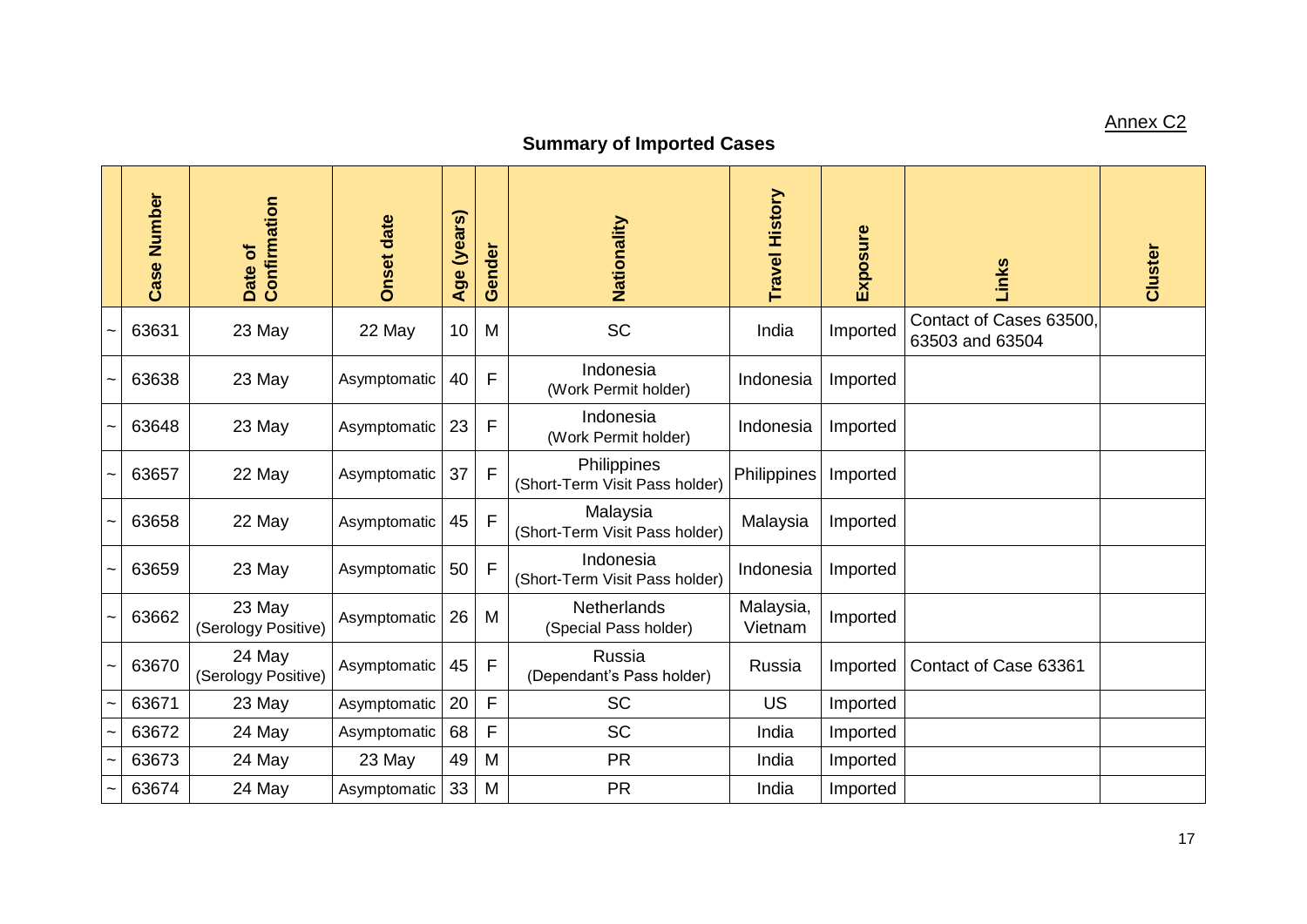Cases marked (~) had already been placed on Stay-Home Notice or isolated upon arrival in Singapore.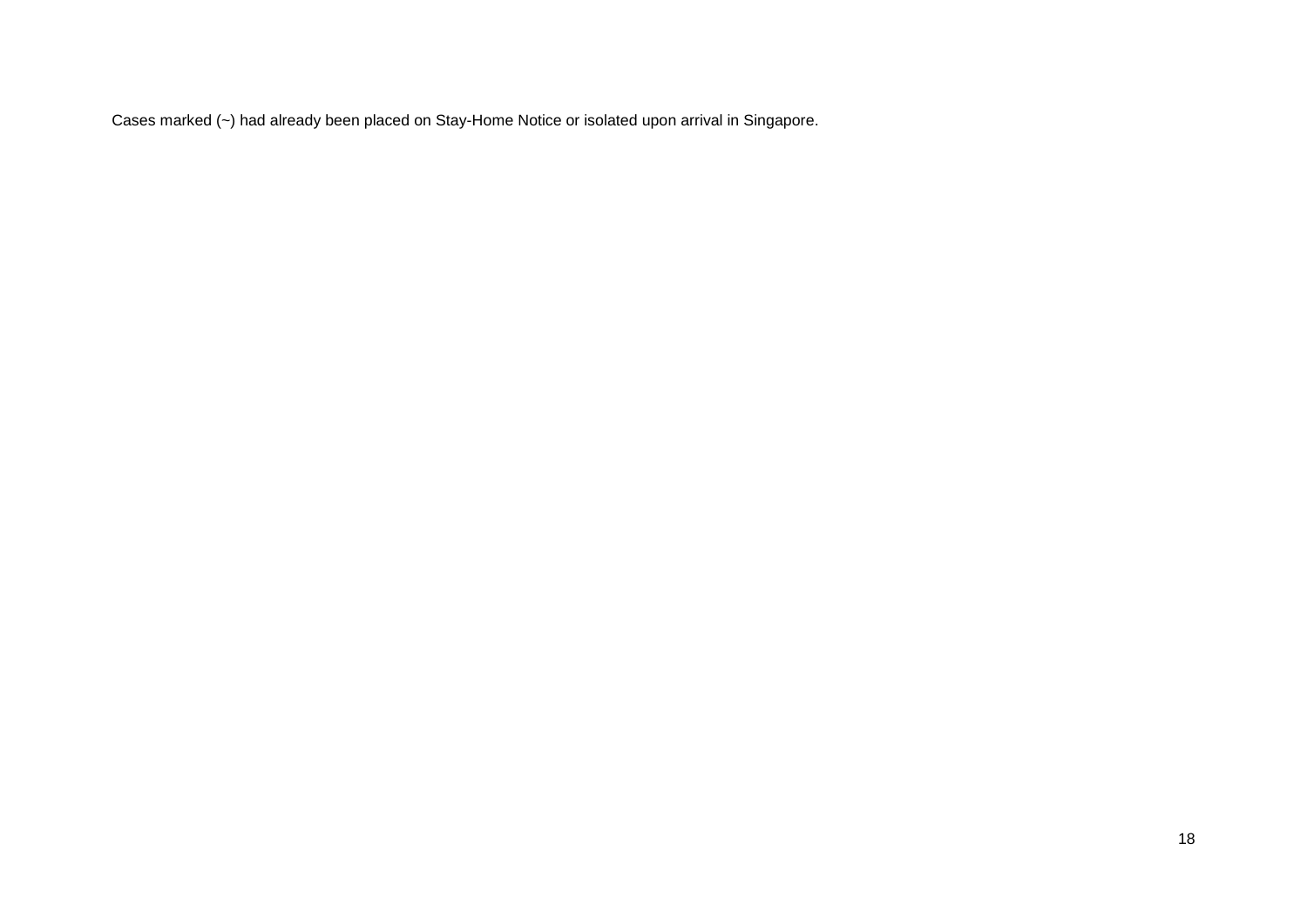| <b>Date</b>    | <b>Time</b>    | <b>Location (Address)</b>                                                 |
|----------------|----------------|---------------------------------------------------------------------------|
| 5 to 10<br>May | 1000h to 2030h | Toast & Curry (43 Siloso Beach Walk)                                      |
| 9 to 21<br>May | 0800h to 2200h | Westgate (3 Gateway Drive)                                                |
| 9 to 10<br>May | 1600h to 0400h | Kopitiam Square (10 Sengkang Square)                                      |
| 10 May         | 0825h to 0855h | Changi Airport Terminal 3 (65 Airport Boulevard)<br>McDonald's            |
| 10 May         | 0830h to 2220h | White Sands (1 Pasir Ris Central Street 3)<br><b>Unity Pharmacy</b>       |
| 10 May         | 0845h to 0930h | Sengkang Community Club (2 Sengkang Square)                               |
| 10 May         | 0900h to 1100h | Rivervale Plaza (118 Rivervale Drive)                                     |
| 10 May         | 1015h to 2130h | Ngee Ann City (391 Orchard Road)<br><b>New York Skin Solutions</b>        |
| 10 May         | 1025h to 2230h | White Sands (1 Pasir Ris Drive 3)<br><b>WOK HEY</b>                       |
| 10 May         | 1050h to 1230h | Immigration Checkpoint Authority (10 Kallang Road)                        |
| 10 May         | 1100h to 1250h | Compass One (1 Sengkang Square)                                           |
| 10 May         | 1115h to 1800h | Marina Bay Sands Casino (10 Bayfront Ave)                                 |
| 10 May         | 1150h to 1220h | Upper Boon Keng Market and Food Centre (17 Upper<br>Boon Keng Road)       |
| 10 May         | 1200h to 1230h | Selegie Soyabean (320 Bedok Road)                                         |
| 10 May         | 1205h to 1245h | Changi Airport Terminal 3 (65 Airport Boulevard)<br>McDonald's            |
| 10 May         | 1205h to 2105h | Marina Bay Sands Casino (10 Bayfront Avenue)                              |
| 10 May         | 1225h to 1330h | Marina Square (6 Raffles Boulevard)<br>McDonald's                         |
| 10 May         | 1250h to 1325h | Jewel Changi Airport (78 Airport Boulevard)<br><b>Five Spice</b><br>٠     |
| 10 May         | 1250h to 1330h | Compass One (1 Sengkang Square)<br>Timezone                               |
| 10 May         | 1300h to 1400h | Singapore Polytechnic (500 Dover Road)<br>Food Court 2                    |
| 10 May         | 1310h to 1410h | The Beef Station (2 Tai Thong Crescent)                                   |
| 10 May         | 1330h to 1400h | Midview City (26 Sin Ming Lane)<br>Rong Cheng (Sin Ming Road) Bak Kut Teh |
| 10 May         | 1335h to 1410h | JEM (50 Jurong Gateway Road)<br>LeNu<br>$\bullet$                         |
| 10 May         | 1415h to 1430h | HAO Mart (658 Punggol East)                                               |
| 10 May         | 1415h to 1530h | White Sands (1 Pasir Ris Central Street 3)                                |

<sup>&</sup>lt;sup>19</sup> Excludes residence, workplaces, healthcare facilities and public transport. This list will be updated on a rolling 14-days basis, i.e. one incubation period, and as epidemiological investigations progress.

**.**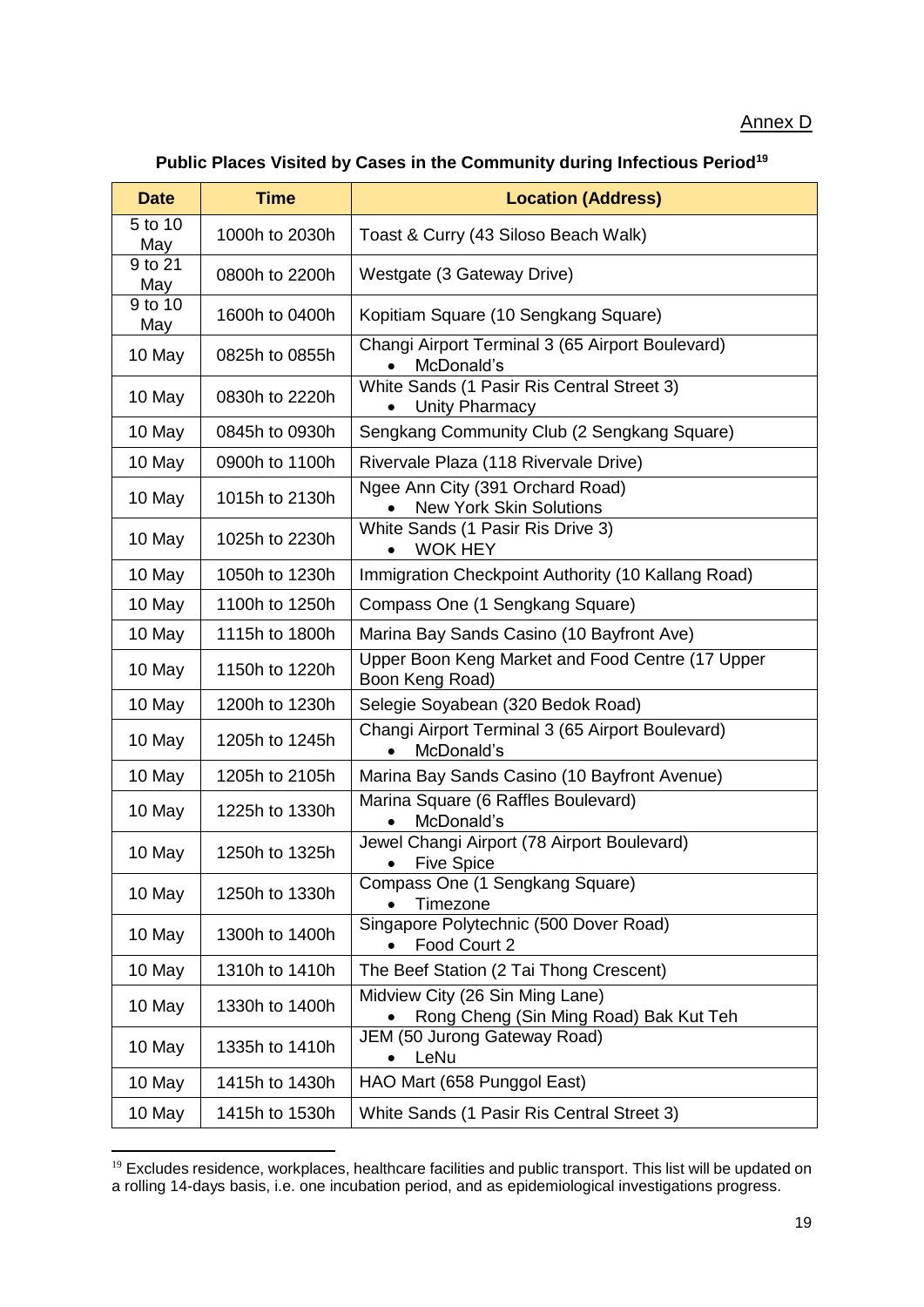| <b>Date</b> | <b>Time</b>    | <b>Location (Address)</b>                                                     |
|-------------|----------------|-------------------------------------------------------------------------------|
| 10 May      | 1425h to 1510h | Westgate (3 Gateway Drive)<br><b>Kiddy Palace</b>                             |
| 10 May      | 1425h to 1520h | Westgate (3 Gateway Drive)<br>Nunsaram Korean Dessert Café                    |
| 10 May      | 1500h to 1530h | Sheng Siong Supermarket (4 Lorong 7 Toa Payoh)                                |
| 10 May      | 1500h to 2100h | Westgate (3 Gateway Drive)<br>Pizza Hut                                       |
| 10 May      | 1535h to 1635h | ION Orchard (2 Orchard Turn)<br>4Fingers Crispy Chicken                       |
| 10 May      | 1535h to 1640h | Craftsmen Specialty Coffee Holland (275 Holland Avenue)                       |
| 10 May      | 1600h to 1650h | Tampines 1 (10 Tampines Central 1)<br><b>DAISO</b>                            |
| 10 May      | 1600h to 1930h | Kopitiam Square (10 Sengkang Square)                                          |
| 10 May      | 1615h to 1650h | Great World City (1 Kim Seng Promenade)<br><b>Cold Storage</b>                |
| 10 May      | 1700h to 1850h | Tampines 1 (10 Tampines Central 1)<br>Spacio                                  |
| 10 May      | 1705h to 1800h | MBFC Tower 1 (8 Marina Boulevard)<br>LeVel 33                                 |
| 10 May      | 1750h to 1825h | JEM (50 Jurong Gateway Road)<br><b>FairPrice Xtra</b>                         |
| 10 May      | 1810h to 1940h | Changi City Point (5 Changi Business Park Central 1)<br>Kopitiam<br>$\bullet$ |
| 10 May      | 1830h to 2030h | Web Pub & Karaoke (156 Joo Chiat Road)                                        |
| 10 May      | 1930h to 2030h | Kopitiam City (275D Compassvale Link)                                         |
| 10 May      | 2030h to 2130h | Kimly Coffeeshop (444 Pasir Ris Drive 6)                                      |
| 11 May      | 0705h to 0745h | Pasir Ris Market Produce Shop (441 Pasir Ris Drive 6)                         |
| 11 May      | 0540h to 0625h | Rivervale Plaza (118 Rivervale Drive)                                         |
| 11 May      | 0915h to 0945h | TripleOne Somerset (111 Somerset Road)<br>Good Bakery                         |
| 11 May      | 0930h to 1005h | Tampines Mart (9 Tampines Street 32)<br>Giant<br>$\bullet$                    |
| 11 May      | 0930h to 1030h | West Gate (3 Gateway Drive)<br><b>Toast Box</b>                               |
| 11 May      | 0940h to 1025h | Rivervale Plaza (118 Rivervale Drive)                                         |
| 11 May      | 0950h to 1055h | Bukit Panjang Plaza (1 Jelebu Road)<br><b>FairPrice Finest</b>                |
| 11 May      | 1015h to 1400h | Ngee Ann City (391 Orchard Rd)<br><b>New York Skin Solutions</b>              |
| 11 May      | 1025h to 1055h | Rivervale Plaza (118 Rivervale Drive)                                         |
| 11 May      | 1030h to 1100h | Kopitiam (437 Fernvale Road)                                                  |
| 11 May      | 1130h to 2100h | Golden Landmark Shopping Centre (390 Victoria Street)<br>Hijabville           |
| 11 May      | 1225h to 1345h | Westgate (3 Gateway Drive)<br>Pizza Hut                                       |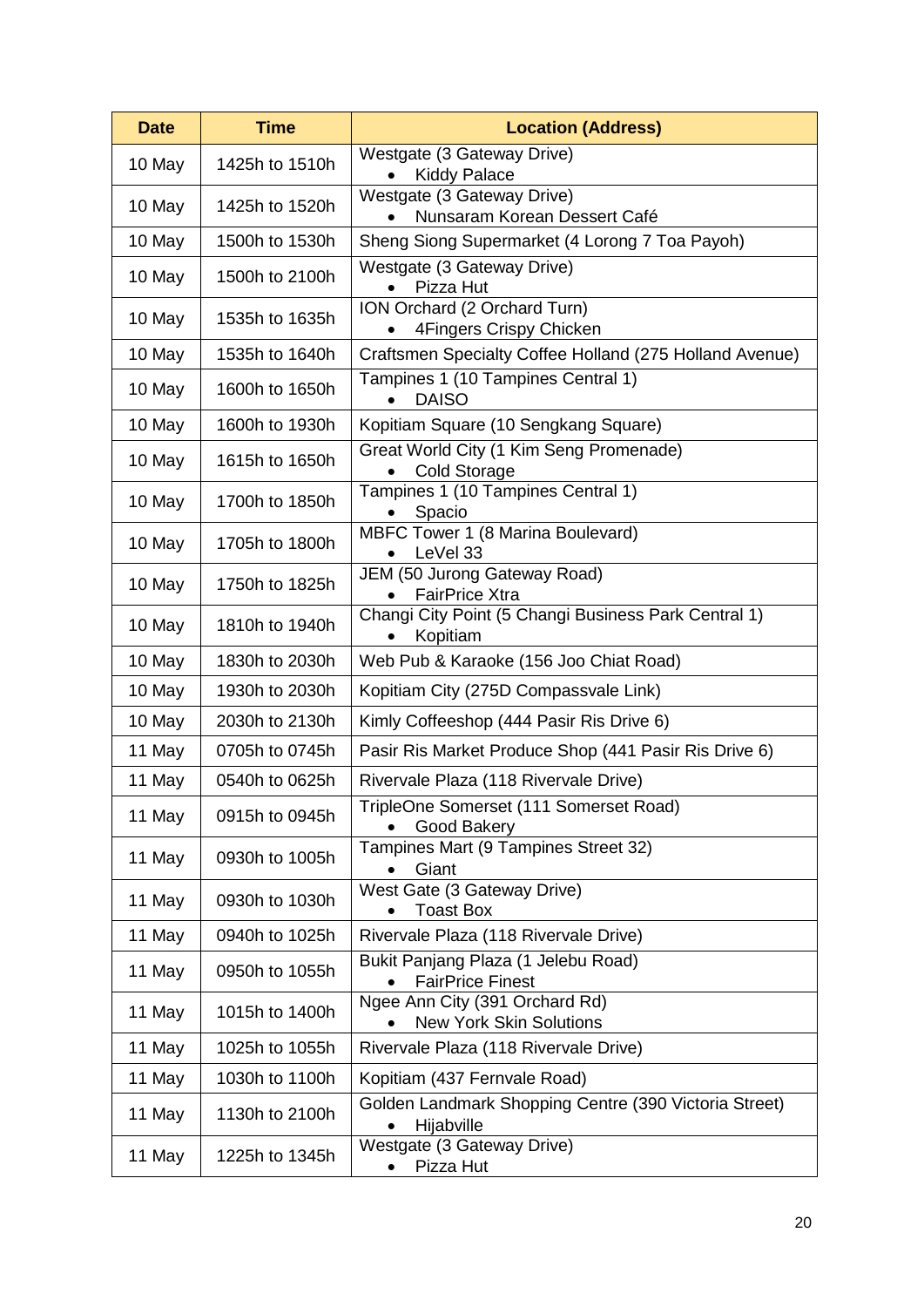| <b>Date</b> | <b>Time</b>    | <b>Location (Address)</b>                                                                            |
|-------------|----------------|------------------------------------------------------------------------------------------------------|
| 11 May      | 1230h to 1305h | Marina Square (6 Raffles Boulevard)<br>McDonald's                                                    |
| 11 May      | 1240h to 1340h | Changi City Point (5 Changi Business Park Central 1)                                                 |
| 11 May      | 1300h to 1330h | Prime Supermarket (823 Tampines Street 81)                                                           |
| 11 May      | 1300h to 1330h | Changi City Point (5 Changi Business Park Central 1)<br>McDonald's<br>$\bullet$                      |
| 11 May      | 1300h to 1345h | The Seletar Mall (33 Sengkang West Avenue)<br><b>FairPrice Finest</b>                                |
| 11 May      | 1300h to 1400h | Singapore Polytechnic (500 Dover Road)<br>Food Court 2                                               |
| 11 May      | 1320h to 1410h | The Shoppes at Marina Bay Sands (10 Bayfront Avenue)                                                 |
| 11 May      | 1330h to 1635h | City Square Mall (180 Kitchener Road)<br>EAT.                                                        |
| 11 May      | 1345h to 1700h | Plaza Singapura (68 Orchard Road)<br><b>Hot Tomato Bistro</b><br><b>Cold Storage</b><br><b>DAISO</b> |
| 11 May      | 1420h to 1500h | White Sands (1 Pasir Ris Central Street 3)<br>Ya Kun Family Café                                     |
| 11 May      | 1500h to 2100h | Westgate (3 Gateway Drive)<br>Pizza Hut                                                              |
| 11 May      | 1515h to 1615h | Sheng Siong Supermarket (19 Serangoon North Avenue 5)                                                |
| 11 May      | 1600h to 1650h | Hillion Mall (17 Petir Road)                                                                         |
| 11 May      | 1605h to 1745h | Hillion Mall (17 Petir Road)<br>Kopitiam                                                             |
| 11 May      | 1620h to 1755h | Takashimaya (391A Orchard Road)                                                                      |
| 11 May      | 1630h to 1705h | Peninsula Plaza (111 North Bridge Road)<br><b>Cathay Photo</b>                                       |
| 11 May      | 1650h to 1730h | Hillion Mall (17 Petir Road)<br>Kopitiam<br>$\bullet$                                                |
| 11 May      | 1730h to 2030h | Yang Ming & Hoki Coffee Shop (150 Bishan Street 11)                                                  |
| 11 May      | 1740h to 1810h | SKP (683 Hougang Avenue 8)                                                                           |
| 11 May      | 1755h to 1850h | JEM (50 Jurong Gateway Road)<br>Fairprice Xtra                                                       |
| 11 May      | 1825h to 1855h | Rivervale Plaza (118 Rivervale Drive)                                                                |
| 11 May      | 1830h to 1915h | Bedok Point (799 New Upper Changi Road)<br>Saizeriya                                                 |
| 11 May      | 1840h to 1940h | JEM (50 Jurong Gateway Road)<br><b>Tipsy Bunny</b>                                                   |
| 11 May      | 1900h to 2000h | Boon Lay Shopping Centre (221 Boon Lay Place)                                                        |
| 11 May      | 1915h to 2000h | Don Lechón (511 Guillemard Road)                                                                     |
| 11 May      | 1930h to 2030h | Food Paradise (279 Sengkang East Avenue)                                                             |
| 11 May      | 2100h to 2130h | Junction 8 (9 Bishan Place)<br>What the Fish                                                         |
| 12 May      | 0710h to 0750h | Pasir Ris Market Produce Shop (441 Pasir Ris Drive 6)                                                |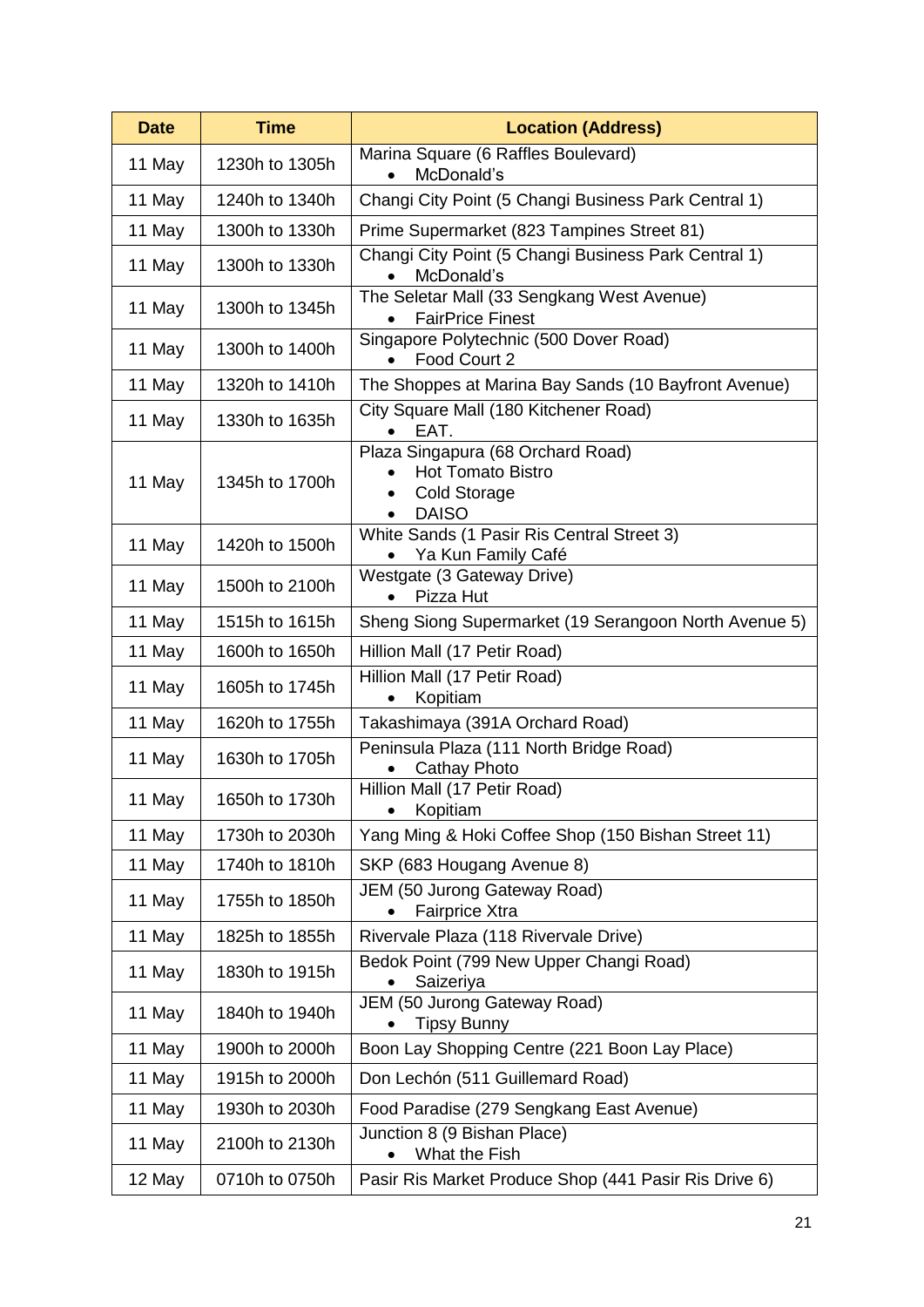| <b>Date</b>     | <b>Time</b>    | <b>Location (Address)</b>                                                                    |
|-----------------|----------------|----------------------------------------------------------------------------------------------|
| 12 to 13<br>May | 1000h to 2030h | Toast & Curry (43 Siloso Beach Walk)                                                         |
| 12 May          | 1010h to 1045h | Funan (107 North Bridge Road)<br>KopiTech                                                    |
| 12 May          | 1010h to 1050h | Giant (376 Bukit Batok Street 31)                                                            |
| 12 May          | 1145h to 1215h | Changi City Point (5 Changi Business Park Central 1)<br>Kopitiam                             |
| 12 May          | 1220h to 1300h | Tampines Mart (9 Tampines Street 32)<br>Giant                                                |
| 12 May          | 1245h to 1350h | Junction 8 (9 Bishan Place)<br><b>Food Junction</b>                                          |
| 12 May          | 1300h to 1400h | Singapore Polytechnic (500 Dover Road)<br>Food Court 2                                       |
| 12 May          | 1300h to 2000h | Westgate (3 Gateway Drive)<br><b>Star Arts</b><br>$\bullet$                                  |
| 12 May          | 1305h to 1405h | Old Airport Road Food Centre & Shopping Mall (51 Old<br>Airport Road)                        |
| 12 May          | 1310h to 1410h | KK Women's and Children's Hospital (100 Bukit Timah<br>Road)<br><b>Healthy Kopitiam</b><br>٠ |
| 12 May          | 1315h to 1410h | The Shoppes at Marina Bay Sands (10 Bayfront Avenue)                                         |
| 12 May          | 1405h to 1505h | Wanyoo Cybercafe (Beauty World) (2 Cheong Chin Nam<br>Road)                                  |
| 12 May          | 1420h to 1515h | Market Square @ Downtown East (1 Pasir Ris Close)<br>Mr Chicken Rice                         |
| 12 May          | 1500h to 2100h | Westgate (3 Gateway Drive)<br>Pizza Hut                                                      |
| 12 May          | 1515h to 1710h | Market Square @ Downtown East<br><b>NTUC FairPrice</b>                                       |
| 12 May          | 1520h to 1620h | Fu Lu Shou Complex (149 Rochor Road)                                                         |
| 12 May          | 1530h to 1720h | Junction 8 (9 Bishan Place)<br>Ambush                                                        |
| 12 May          | 1600h to 1730h | Start Smart Learning Centre Pte Ltd (164 Tampines Street<br>12)                              |
| 12 May          | 1620h to 1655h | Bedok Interchange Hawker Centre (208B New Upper<br>Changi Road)                              |
| 12 May          | 1645h to 1745h | Bedok Mall (311 New Upper Changi Road)<br><b>Singtel Exclusive Retailer</b>                  |
| 12 May          | 1655h to 1810h | Bugis+ (201 Victoria Street)                                                                 |
| 12 May          | 1700h to 1800h | Kopitiam (10 Jurong East Street 12)                                                          |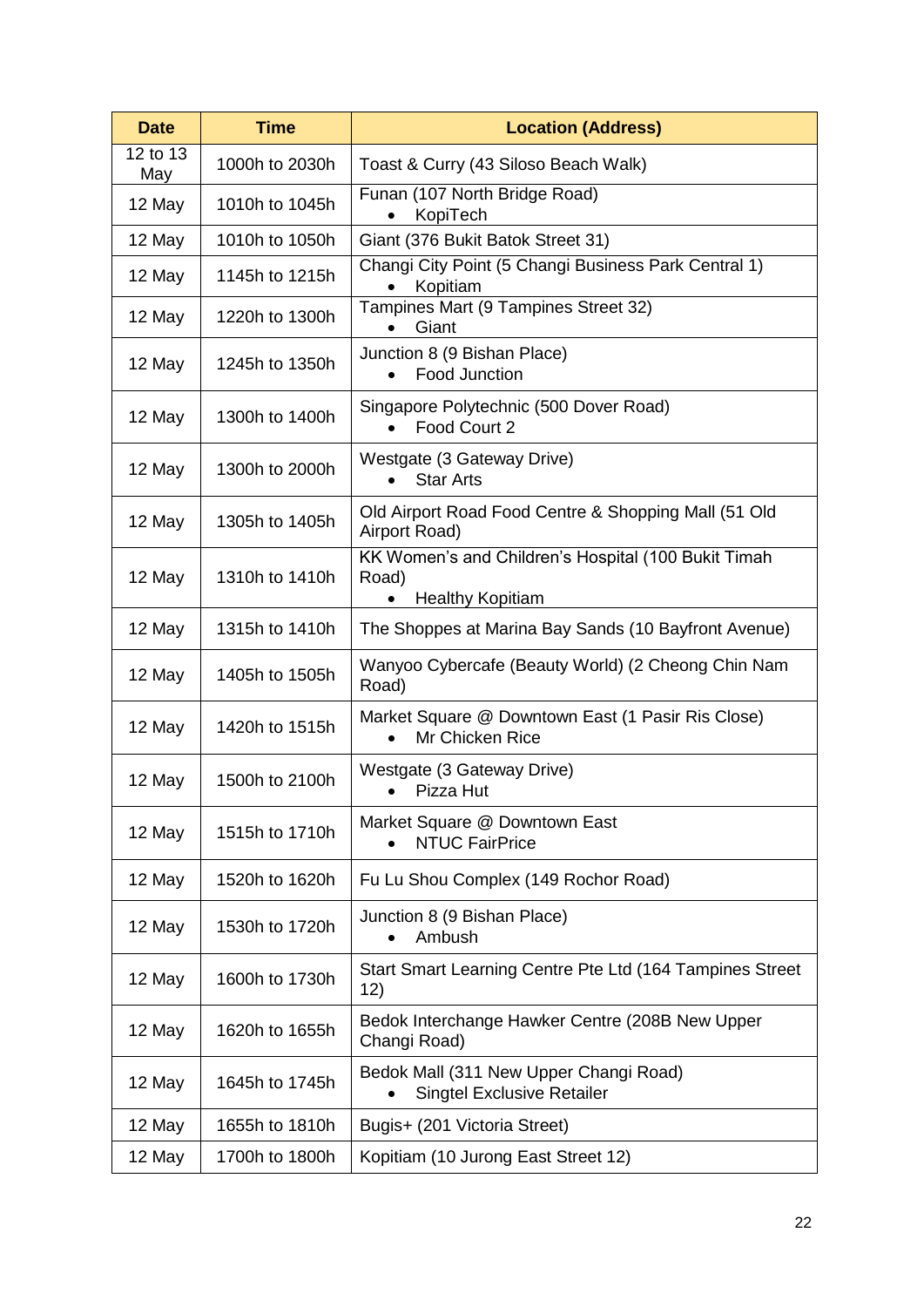| <b>Date</b>     | <b>Time</b>    | <b>Location (Address)</b>                                                        |
|-----------------|----------------|----------------------------------------------------------------------------------|
| 12 May          | 1710h to 1740h | Toa Payoh HDB Hub (500 Lorong 6 Toa Payoh)<br>McDonald's                         |
| 12 May          | 1730h to 2130h | Junction 8 (9 Bishan Place)<br>What the Fish                                     |
| 12 May          | 1740h to 1835h | Paya Lebar Square (60 Paya Lebar Road)<br>Greendot                               |
| 12 May          | 1740h to 2100h | The Grandstand (200 Turf Club Road)<br><b>Foresta Restaurant</b>                 |
| 12 May          | 1745h to 1815h | Superluck Food Court (440 Bukit Batok West Avenue 8)                             |
| 12 to 13<br>May | 1815h to 0600h | Sheng Siong Supermarket (440 Bukit Batok West Avenue<br>8)                       |
| 12 May          | 1820h to 1930h | Keat Hong Community Club (2 Choa Chu Kang Loop)<br><b>SuperBowl Keat Hong</b>    |
| 12 May          | 1930h to 2005h | Le Quest Shopping Mall (4 Bukit Batok Street 41)<br><b>FairPrice Finest</b>      |
| 12 May          | 2000h to 2200h | Kimly Coffeeshop (444 Pasir Ris Drive 6)                                         |
| 12 May          | 2100h to 2145h | Compass One (1 Sengkang Square)<br><b>Pontian Wanton Noodles</b>                 |
| 12 May          | 2200h to 2230h | NTUC FairPrice (345 Jurong East Street 31)                                       |
| 12 May          | 2225h to 2300h | 51@AMK (51 Ang Mo Kio Avenue 3)<br>McDonald's                                    |
| 13 May          | 0820h to 0920h | JEM (50 Jurong Gateway Road)                                                     |
| 13 May          | 0830h to 0900h | JEM (50 Jurong Gateway Road)<br><b>Toast Box</b>                                 |
| 13 May          | 0845h to 0915h | Bukit Batok Blk 371 Coffeeshop (371 Bukit Batok Street<br>31)                    |
| 13 May          | 0900h to 0930h | Thomson Plaza (301 Upper Thomson Road)<br>Koufu                                  |
| 13 May          | 0910h to 1545h | Burger King (11 Bedok North Street 1)                                            |
| 13 May          | 1000h to 1030h | Thomson Plaza (301 Upper Thomson Road)<br><b>FairPrice Finest</b>                |
| 13 May          | 1000h to 1400h | The Seletar Mall (33 Sengkang West Avenue)                                       |
| 13 May          | 1045h to 1120h | Sheng Siong Supermarket (4 Toa Payoh Lorong 7)                                   |
| 13 May          | 1100h to 1600h | Westgate (3 Gateway Drive)<br>Pizza Hut                                          |
| 13 May          | 1155h to 1225h | The Shoppes at Marina Bay Sands (10 Bayfront Avenue)<br><b>ZARA</b>              |
| 13 May          | 1230h to 1330h | Eunos Food Station (2A Eunos Crescent)                                           |
| 13 May          | 1230h to 1600h | Marina Bay Sands (10 Bayfront Avenue)<br>Lavo Italian Restaurant And Rooftop Bar |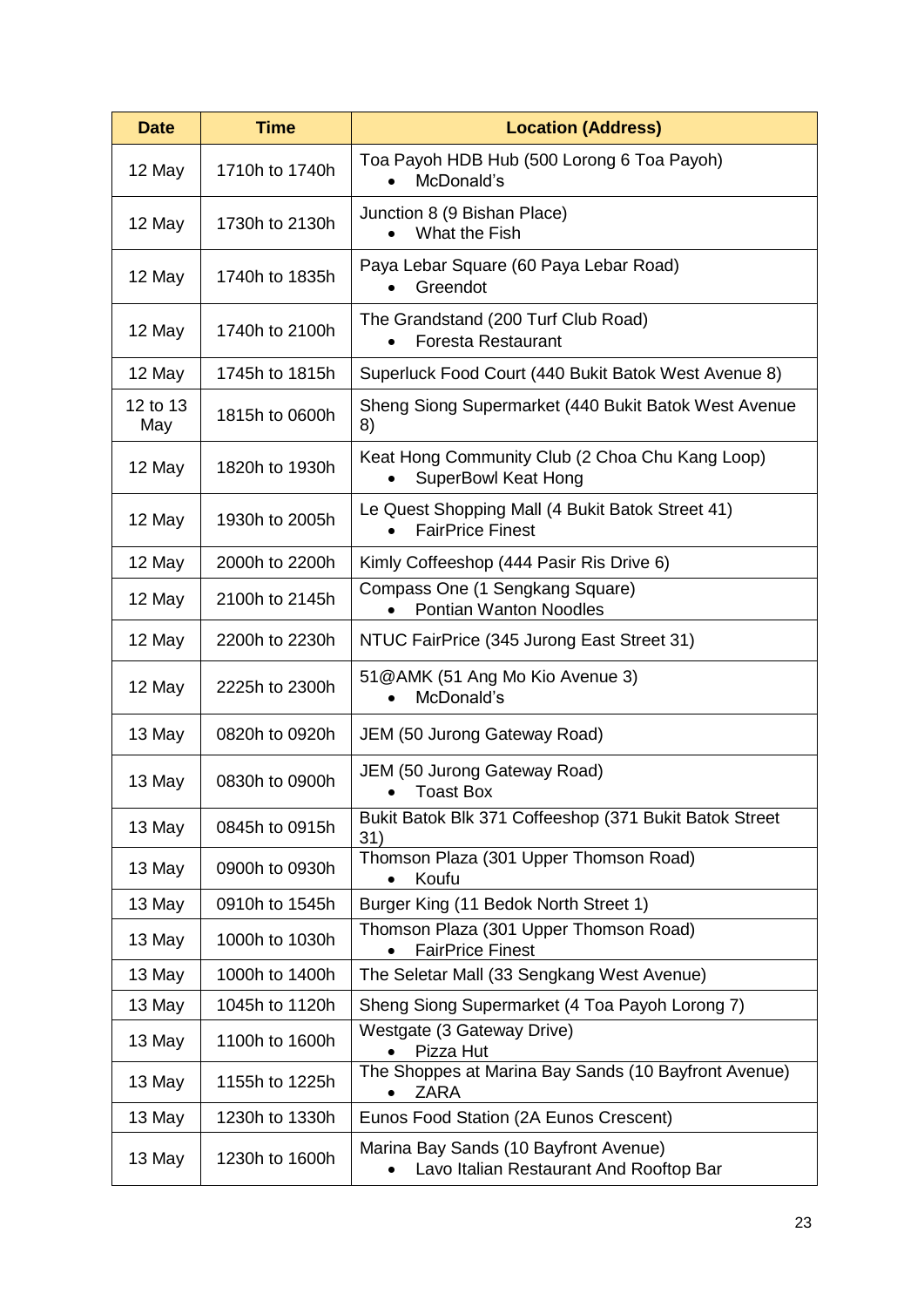| <b>Date</b> | <b>Time</b>    | <b>Location (Address)</b>                                                                |
|-------------|----------------|------------------------------------------------------------------------------------------|
| 13 May      | 1305h to 1405h | Woods Square (6 Woodlands Square)<br>Saizeriya                                           |
| 13 May      | 1325h to 1355h | <b>JEM (50 Jurong Gateway Road)</b>                                                      |
| 13 May      | 1325h to 1400h | ION Orchard (2 Orchard Turn)<br>Steinway & Sons                                          |
| 13 May      | 1345h to 1445h | JEM (50 Jurong Gateway Road)<br>Cookhouse by Koufu                                       |
| 13 May      | 1400h to 1500h | HDB Hub (480 Lorong 6 Toa Payoh)<br>Bowl & Bowl                                          |
| 13 May      | 1420h to 1500h | Sun Plaza (30 Sembawang Drive)<br>Dunkin' Donuts                                         |
| 13 May      | 1520h to 1600h | Westgate (3 Gateway Drive)<br>Harvey Norman                                              |
| 13 May      | 1545h to 1845h | Chong Yee Temple (72 Sengkang West Avenue)                                               |
| 13 May      | 1600h to 1640h | Peninsula Plaza (111 North Bridge Road)                                                  |
| 13 May      | 1620h to 1715h | U Stars Supermarket (829 Tampines Street 81)                                             |
| 13 May      | 1620h to 2000h | JEM (50 Jurong Gateway Road)<br><b>IKEA Jurong</b><br>H&M<br>Cotton On Kids<br>Pizzakaya |
| 13 May      | 1700h to 1740h | Millenia Walk (9 Raffles Boulevard)<br>Meidi-Ya Supermarket                              |
| 13 May      | 1710h to 1830h | Causeway Point (1 Woodlands Square)                                                      |
| 13 May      | 1725h to 1825h | Causeway Point (1 Woodlands Square)<br><b>Metro Department Store</b>                     |
| 13 May      | 1825h to 2030h | Wood Square (6 Woodlands Square)<br>Sanook Kitchen                                       |
| 13 May      | 1830h to 1930h | Suntec City (3 Temasek Boulevard)<br>Una Una                                             |
| 13 May      | 1850h to 1945h | Our Tampines Hub (1 Tampines Walk)<br>Timezone                                           |
| 13 May      | 1900h to 2000h | SHU Vegetarian (259 Jalan Kayu)                                                          |
| 13 May      | 1930h to 2000h | Suntec City (3 Temasek Boulevard)<br><b>Yenly Yours Desserts</b>                         |
| 13 May      | 2005h to 2055h | JEM (50 Jurong Gateway Road)<br><b>XW Western Grill</b>                                  |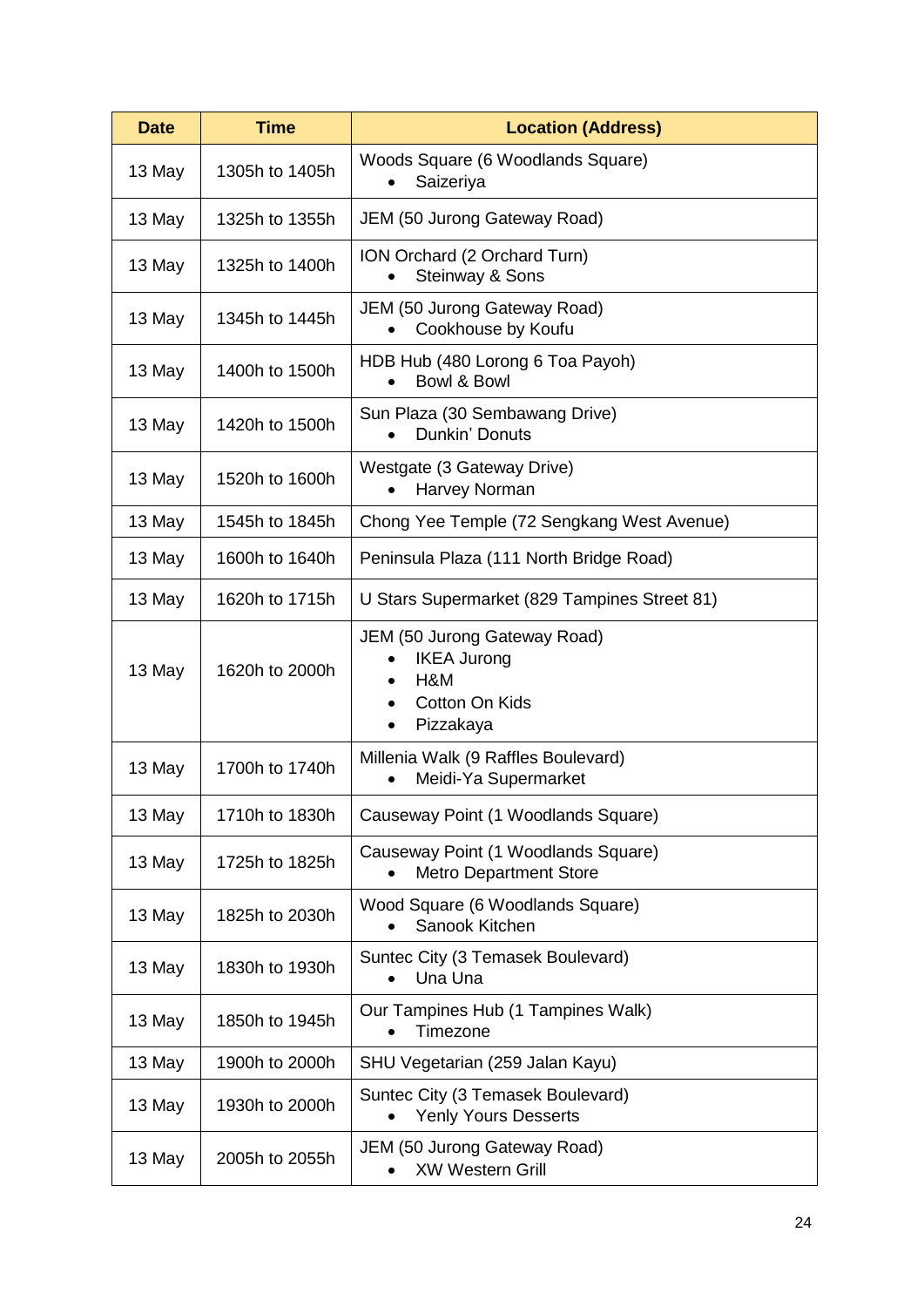| <b>Date</b>     | <b>Time</b>    | <b>Location (Address)</b>                                                     |
|-----------------|----------------|-------------------------------------------------------------------------------|
| 13 May          | 2030h to 2200h | Kimly Coffeeshop (444 Pasir Ris Drive 6)                                      |
| 13 to 14<br>May | 2030h to 0600h | Sheng Siong Supermarket (440 Bukit Batok West Avenue<br>8)                    |
| 13 May          | 2140h to 2220h | NTUC FairPrice (152B Serangoon North Avenue 1)                                |
| 13 to 14<br>May | 2230h to 0730h | Marina Bay Sands Casino (10 Bayfront Avenue)                                  |
| 14 May          | 0030h to 0200h | Rochor Beancurd House (745 Geylang Road)                                      |
| 14 May          | 0810h to 0910h | Marsiling MRT Station (71 Woodlands Avenue 3)<br><b>NTUC FairPrice</b>        |
| 14 May          | 0825h to 0900h | United Square Shopping Mall (101 Thomson Road)<br>Ya Kun Kaya Toast           |
| 14 May          | 0900h to 1000h | Shunfu Mart Food Centre (320 Shunfu Road)                                     |
| 14 May          | 1000h to 1200h | Toast & Curry (43 Siloso Beach Walk)                                          |
| 14 May          | 1030h to 1700h | Coronation Shopping Plaza (587 Bukit Timah Road)<br>The Goodburger Food Truck |
| 14 May          | 1115h to 1200h | FairPrice Hub (1 Joo Koon Circle)<br>Decathlon Joo Koon                       |
| 14 May          | 1130h to 1230h | West Mall (1 Bukit Batok Central Link)<br><b>Simpson TCM Clinic</b>           |
| 14 May          | 1200h to 1300h | Singapore Polytechnic (500 Dover Road)<br>Food Court 3                        |
| 14 May          | 1230h to 1330h | United Square Shopping Mall (101 Thomson Road)<br>Jalan Kayu Prata Cafe       |
| 14 May          | 1230h to 1600h | Jurong Point (1 Jurong West Central 2)<br>Seoul Garden                        |
| 14 May          | 1235h to 1410h | JEM (50 Jurong Gateway Road)<br>Din Tai Fung<br><b>UNIQLO</b>                 |
| 14 May          | 1250h to 1350h | Wanyoo Cybercafe (Beauty World) (2 Cheong Chin Nam<br>Road)                   |
| 14 May          | 1255h to 1335h | Masjid Al-Muttaqin (5140 Ang Mo Kio Avenue 6)                                 |
| 14 May          | 1310h to 1350h | United Square Shopping Mall(101 Thomson Road)<br>Food Junction                |
| 14 May          | 1320h to 1400h | The Shoppes at Marina Bay Sands (10 Bayfront Avenue)                          |
| 14 May          | 1340h to 1430h | Marsiling Community Club (100 Admiralty Road)                                 |
| 14 May          | 1355h to 1455h | Westgate (3 Gateway Drive)<br>Pandora                                         |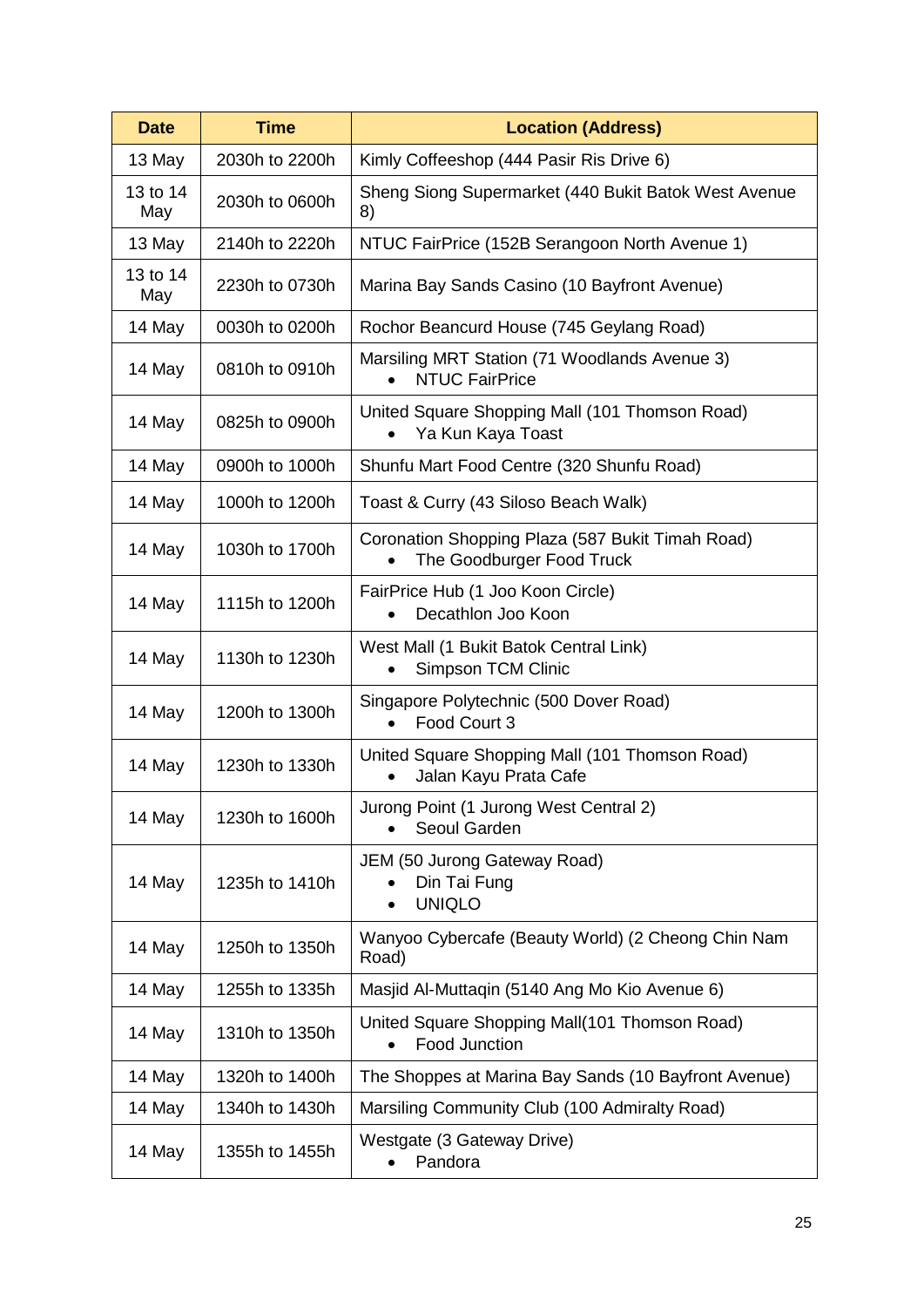| <b>Date</b>     | <b>Time</b>    | <b>Location (Address)</b>                                                       |
|-----------------|----------------|---------------------------------------------------------------------------------|
| 14 May          | 1455h to 1555h | Marsiling Mall (4 Woodlands Street 12)<br><b>Sheng Siong Supermarket</b>        |
| 14 May          | 1500h to 1600h | Paya Lebar Square (60 Paya Lebar Road)<br>Ramen Keisuke Tonkotsu King Niku King |
| 14 May          | 1500h to 1915h | Paragon (290 Orchard Road)<br><b>Starbucks</b>                                  |
| 14 May          | 1505h to 2100h | Westgate (3 Gateway Drive)<br>Pizza Hut<br>$\bullet$                            |
| 14 May          | 1600h to 1635h | West Mall (1 Bukit Batok Central Link)<br><b>EC House All Range Cuts</b>        |
| 14 May          | 1720h to 1750h | Sheng Siong Supermarket (52 Chin Swee Road)                                     |
| 14 May          | 1750h to 1915h | D'Arena Country Club (511 Upper Jurong Road)<br>Smash Arena                     |
| 14 May          | 1805h to 1835h | Junction 10 (1 Woodlands Road)<br><b>Sheng Siong Supermarket</b>                |
| 14 May          | 1830h to 1905h | Superluck Food Court (440 Bukit Batok West Avenue 8)                            |
| 14 May          | 1835h to 2145h | JEM (50 Jurong Gateway Road)<br>Ichiban Boshi                                   |
| 14 to 15<br>May | 1900h to 0600h | Sheng Siong Supermarket (440 Bukit Batok West Avenue<br>8)                      |
| 14 May          | 1915h to 2015h | SAFRA Toa Payoh (293 Lorong 6 Toa Payoh)<br>Yakun Kaya Toast                    |
| 14 May          | 1930h to 2030h | S-11 Taman Jurong Food House (101 Yung Sheng Road)                              |
| 14 May          | 1955h to 2130h | JEM (50 Jurong Gateway Road)<br>Seorae Korean Charcoal BBQ                      |
| 14 May          | 2045h to 0030h | Toa Payoh Mall (177 Toa Payoh Central)<br>Nagara Thai                           |
| 14 to 15<br>May | 2130h to 0730h | Marina Bay Sands Casino (10 Bayfront Avenue)                                    |
| 14 to 15<br>May | 2205h to 0730h | Marina Bay Sands Casino (10 Bayfront Avenue)                                    |
| 14 May          | 2220h to 2305h | Sengkang Sports Complex (57 Anchorvale Road)<br>McDonald's                      |
| 14 May          | 2250h to 2320h | NTUC FairPrice (345 Jurong East Street 31)                                      |
| 15 May          | 0700h to 1630h | Canberra Plaza (133 Canberra View)                                              |
| 15 May          | 0725h to 0755h | Rivervale Plaza (118 Rivervale Drive)<br>Koufu                                  |
| 15 May          | 0800h to 0830h | McDonald's (311 New Upper Changi Road)                                          |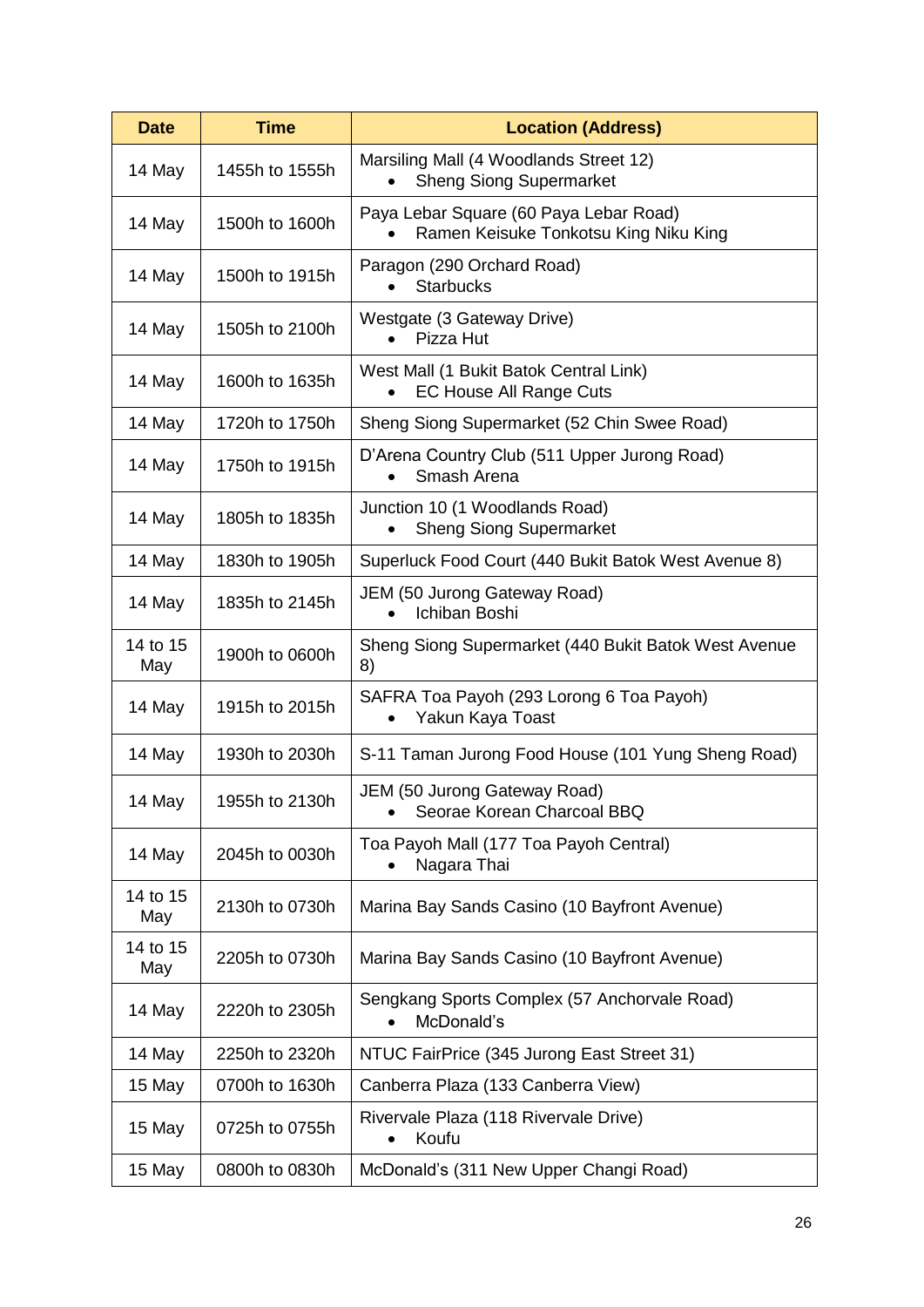| <b>Date</b> | <b>Time</b>    | <b>Location (Address)</b>                                                               |
|-------------|----------------|-----------------------------------------------------------------------------------------|
| 15 May      | 0900h to 0930h | Jinwei Hai Xian (280 Bishan Street 24)                                                  |
| 15 May      | 0930h to 1030h | NTUC FairPrice (279 Bishan Street 24)                                                   |
| 15 May      | 1000h to 1100h | Jurong Point (1 Jurong West Central 2)<br><b>NTUC FairPrice</b><br>$\bullet$            |
| 15 May      | 1000h to 1120h | Jurong Point (1 Jurong West Central 2)<br><b>NTUC FairPrice</b>                         |
| 15 May      | 1010h to 1055h | Hola Cafeteria (248 Simei Street 5)                                                     |
| 15 May      | 1030h to 1600h | Coronation Shopping Plaza (587 Bukit Timah Road)<br>The Goodburger Food Truck           |
| 15 May      | 1045h to 1120h | Sheng Siong Supermarket (4 Toa Payoh Lorong 7)                                          |
| 15 May      | 1100h to 1600h | Westgate (3 Gateway Drive)<br>Pizza Hut                                                 |
| 15 May      | 1120h to 1150h | Jurong Point (1 Jurong West Central 2)<br>Watsons                                       |
| 15 May      | 1155h to 1300h | Woodlands Civic Centre (900 South Woodlands Drive)<br><b>Woodlands Regional Library</b> |
| 15 May      | 1200h to 1235h | Changi City Point (5 Changi Business Park Central 1)<br>Han's                           |
| 15 May      | 1200h to 1245h | Phoon Huat (107 Lorong 1 Toa Payoh)                                                     |
| 15 May      | 1200h to 1300h | Broadway Coffeeshop (155 Bukit Batok Street 11)                                         |
| 15 May      | 1200h to 1300h | NTUC FairPrice (345 Jurong East Street 31)                                              |
| 15 May      | 1230h to 1320h | FairPrice Hub (1 Joo Koon Circle)<br>Decathlon Joo Koon                                 |
| 15 May      | 1300h to 1400h | Ghim Moh Market and Food Centre (20 Ghim Moh Road)                                      |
| 15 May      | 1310h to 1400h | Changi Airport Terminal 1 (80 Airport Boulevard)                                        |
| 15 May      | 1310h to 1520h | Causeway Point (1 Woodlands Square)<br>Shabu Sai                                        |
| 15 May      | 1320h to 1520h | 313@Somerset (313 Orchard Road)<br><b>Josh's Grill</b>                                  |
| 15 May      | 1330h to 1430h | Far East Plaza (14 Scotts Road)<br>Wok Wei Kitchen                                      |
| 15 May      | 1415h to 1500h | Bukit Panjang Plaza (1 Jelebu Road)<br><b>POPULAR Bookstore</b>                         |
| 15 May      | 1415h to 1630h | Causeway Point (1 Woodlands Square)                                                     |
| 15 May      | 1425h to 1545h | Far East Plaza (14 Scotts Road)<br>One Care Reflexology and Wellness                    |
| 15 May      | 1500h to 1530h | 7-Eleven Resorts World Station (32 Sentosa Gateway)                                     |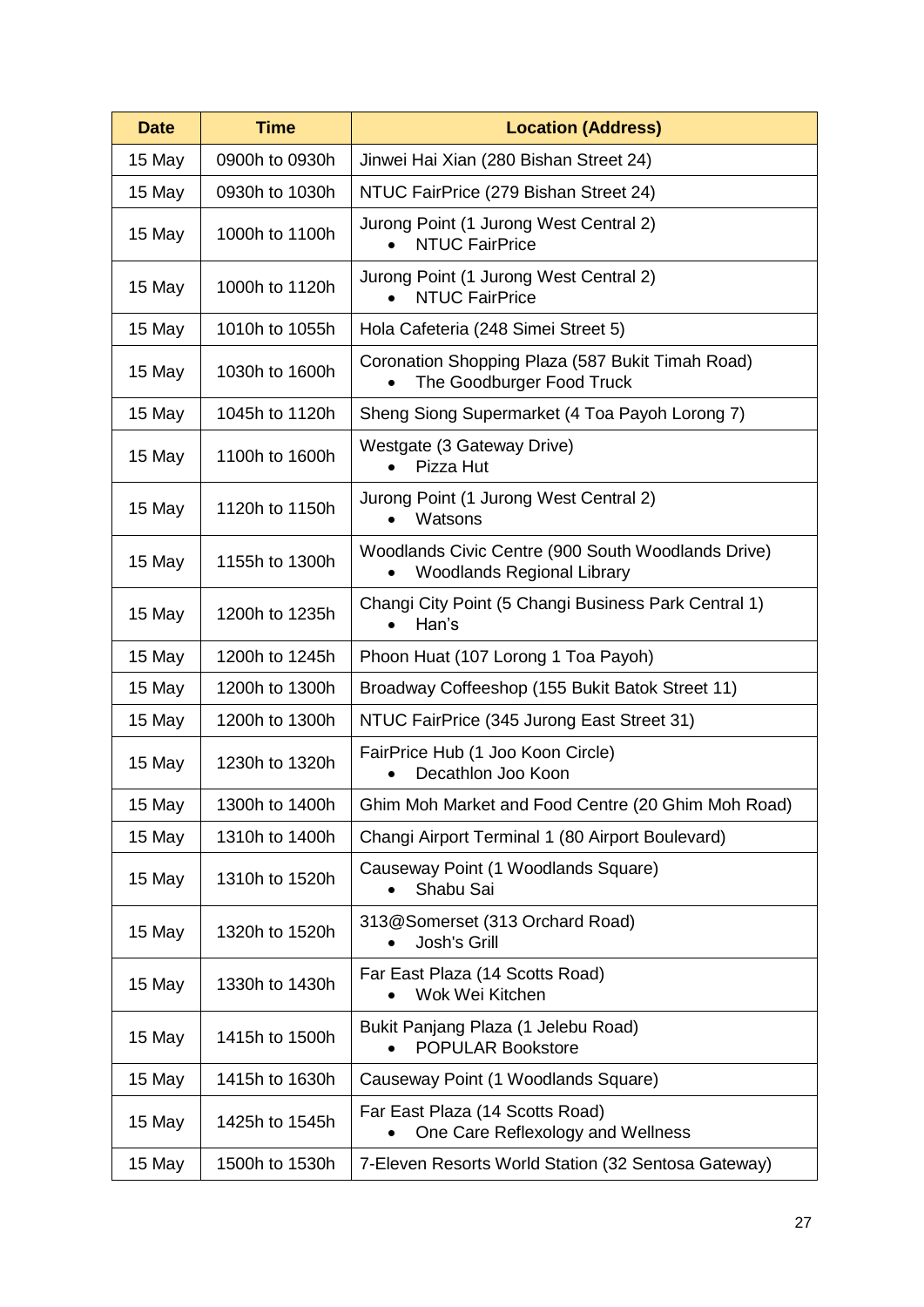| <b>Date</b> | <b>Time</b>    | <b>Location (Address)</b>                                                               |
|-------------|----------------|-----------------------------------------------------------------------------------------|
| 15 May      | 1500h to 1700h | Lao Si Chuan Dou Hua Zhuang (46 Temple Street)                                          |
| 15 May      | 1515h to 1710h | <b>YWCA Fort Canning (6 Fort Canning Road)</b>                                          |
| 15 May      | 1530h to 1735h | The Punggol Settlement (500 New Punggol Road)<br><b>Sun Bistro</b>                      |
| 15 May      | 1540h to 2100h | Woodlands Civic Centre (900 South Woodlands Drive)<br><b>Woodlands Regional Library</b> |
| 15 May      | 1600h to 2200h | KFC (35 Jalan Mas Puteh)                                                                |
| 15 May      | 1730h to 1825h | Tekka Place (2 Serangoon Road)<br><b>NTUC FairPrice</b>                                 |
| 15 May      | 1740h to 1810h | ION Orchard (2 Orchard Turn)                                                            |
| 15 May      | 1815h to 2020h | Changi City Point (5 Changi Business Park Central 1)<br>Saizeriya<br>Daiso<br>$\bullet$ |
| 15 May      | 1825h to 2025h | The Punggol Settlement (500 New Punggol Road)<br><b>Relax Bar</b>                       |
| 15 May      | 1930h to 2030h | The Carving Board (252 Jurong East Street 24)                                           |
| 15 May      | 2050h to 2150h | Arya Samaj Building (114 Syed Alwi Road)<br>Malabar Gold & Diamonds Pte Ltd             |
| 15 May      | 2210h to 2300h | SAFRA Yishun (60 Yishun Avenue 4)<br>McDonald's                                         |
| 15 May      | 2220h to 2320h | Mustafa Centre (145 Syed Alwi Road)                                                     |
| 16 May      | 0845h to 0915h | Sheng Siong Supermarket (52 Chin Swee Road)                                             |
| 16 May      | 0915h to 0955h | Sheng Siong Supermarket (4 Toa Payoh Lorong 7)                                          |
| 16 May      | 0950h to 1030h | Great World City (1 Kim Seng Promenade)<br>MEIDI-YA Supermarket                         |
| 16 May      | 1000h to 2200h | KFC (35 Jalan Mas Puteh)                                                                |
| 16 May      | 1015h to 1100h | Prime Supermarket (823 Tampines Street 81)                                              |
| 16 May      | 1020h to 1055h | Sheng Siong Supermarket (154A Bukit Batok West Avenue<br>8)                             |
| 16 May      | 1055h to 1130h | TripleOne Somerset (111 Somerset Road)<br><b>FairPrice Finest</b>                       |
| 16 May      | 1115h to 1215h | Snip Avenue (156 Bukit Batok Street 11)                                                 |
| 16 May      | 1115h to 1245h | Causeway Point (1 Woodlands Square)                                                     |
| 16 May      | 1135h to 1210h | Boon Lay Shopping Centre (221 Boon Lay Place)<br><b>NTUC FairPrice</b>                  |
| 16 May      | 1305h to 1355h | Sim Lim Square (1 Rochor Canal Road)                                                    |
| 16 May      | 1405h to 1445h | NTUC Fairprice (570B Woodlands Avenue 1)                                                |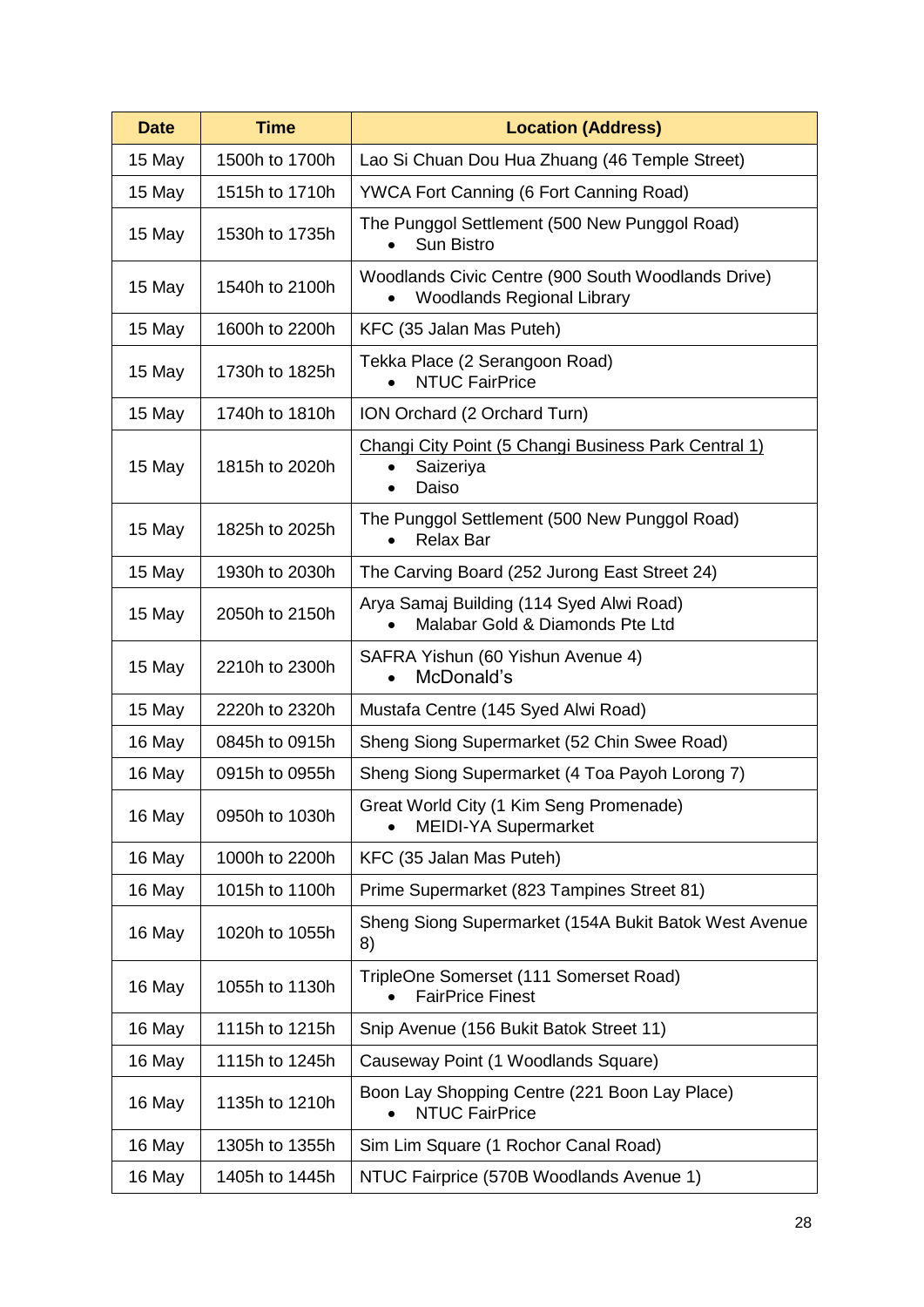| <b>Date</b> | <b>Time</b>    | <b>Location (Address)</b>                                                           |
|-------------|----------------|-------------------------------------------------------------------------------------|
| 16 May      | 1415h to 1525h | Cash Converters (710A Ang Mo Kio Avenue 8)                                          |
| 16 May      | 1520h to 1600h | Toa Payoh East Community Club (160 Toa Payoh Lorong<br>6)                           |
| 16 May      | 1535h to 1620h | Toa Payoh Central (520 Lorong 6 Toa Payoh)<br><b>OCBC</b>                           |
| 16 May      | 1745h to 1850h | Sun Plaza (30 Sembawang Drive)                                                      |
| 16 May      | 2010h to 2110h | Giant Supermarket (376 Bukit Batok Street 31)                                       |
| 16 May      | 2240h to 2330h | Mustafa Centre (145 Syed Alwi Road)                                                 |
| 17 May      | 0730h to 2000h | Westgate (3 Westgate Drive)<br><b>Fun Toast</b>                                     |
| 17 May      | 1000h to 1130h | Kong Meng San Phor Kark See Monastery (88 Bright Hill<br>Road)                      |
| 17 May      | 1000h to 2200h | KFC (35 Jalan Mas Puteh)                                                            |
| 17 May      | 1130h to 1830h | Golden Landmark Shopping Centre (390 Victoria Street)<br>Hijabville                 |
| 17 May      | 1245h to 1350h | Jurong Regional Library (21 Jurong East Central 1)                                  |
| 17 May      | 1310h to 1340h | Masjid Jamae (Chulia) (218 South Bridge Road)                                       |
| 17 May      | 1505h to 2100h | Westgate (3 Gateway Drive)<br>Pizza Hut                                             |
| 17 May      | 1530h to 1615h | Sun Plaza (30 Sembawang Drive)<br><b>NTUC FairPrice</b>                             |
| 17 May      | 1940h to 2015h | West Mall (1 Bukit Batok Central Link)                                              |
| 17 May      | 2025h to 2105h | Viva Business Park (750A Chai Chee Road)<br>Decathlon Bedok<br>٠                    |
| 18 May      | 0730h to 2000h | Westgate (3 Westgate Drive)<br>Fun Toast                                            |
| 18 May      | 1115h to 1220h | Geylang Serai Malay Market and Food Centre (1 Geylang<br>Serai)                     |
| 18 May      | 1315h to 1400h | White Sands (1 Pasir Ris Central Street 3)<br><b>NTUC FairPrice</b>                 |
| 18 May      | 1515h to 2100h | Westgate (3 Gateway Drive)<br>Pizza Hut                                             |
| 18 May      | 1755h to 1835h | Madam Fang Hairdressing & Beauty Saloon (1989) (510<br><b>Bedok North Street 3)</b> |
| 18 May      | 1800h to 1845h | Giant @ IMM (2 Jurong East Street 21)<br><b>Giant Hypermarket</b>                   |
| 19 May      | 1030h to 2000h | Westgate (3 Westgate Drive)<br>Fun Toast                                            |